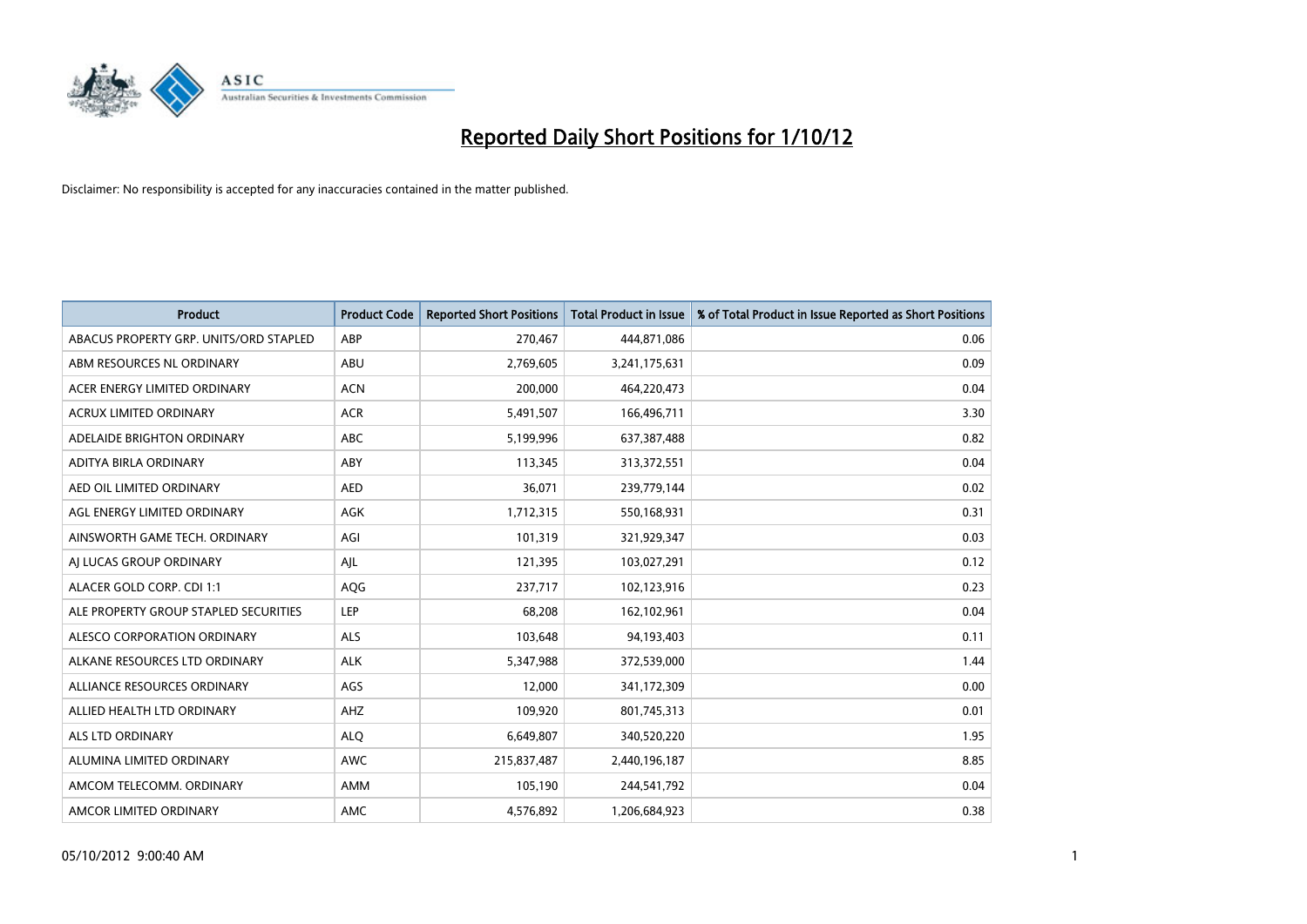

| <b>Product</b>                          | <b>Product Code</b> | <b>Reported Short Positions</b> | <b>Total Product in Issue</b> | % of Total Product in Issue Reported as Short Positions |
|-----------------------------------------|---------------------|---------------------------------|-------------------------------|---------------------------------------------------------|
| AMP LIMITED ORDINARY                    | AMP                 | 5,879,304                       | 2,894,931,180                 | 0.20                                                    |
| AMPELLA MINING ORDINARY                 | <b>AMX</b>          | 3,990,639                       | 246,800,493                   | 1.62                                                    |
| ANGLOGOLD ASHANTI CDI 5:1               | AGG                 | 1,000                           | 89,207,765                    | 0.00                                                    |
| ANSELL LIMITED ORDINARY                 | <b>ANN</b>          | 4,338,989                       | 130,745,985                   | 3.32                                                    |
| ANTARES ENERGY LTD ORDINARY             | <b>AZZ</b>          | 319,217                         | 257,000,000                   | 0.12                                                    |
| ANTISENSE THERAPEUT, ORDINARY           | <b>ANP</b>          | 148,450                         | 1,437,954,566                 | 0.01                                                    |
| ANZ BANKING GRP LTD ORDINARY            | ANZ                 | 9,270,063                       | 2,717,324,826                 | 0.34                                                    |
| APA GROUP STAPLED SECURITIES            | <b>APA</b>          | 38,550,273                      | 651,633,068                   | 5.92                                                    |
| APN NEWS & MEDIA ORDINARY               | <b>APN</b>          | 12,710,975                      | 661,526,586                   | 1.92                                                    |
| AQUARIUS PLATINUM. ORDINARY             | <b>AOP</b>          | 15,915,885                      | 472,851,336                   | 3.37                                                    |
| AQUILA RESOURCES ORDINARY               | <b>AQA</b>          | 7,054,503                       | 411,804,442                   | 1.71                                                    |
| ARAFURA RESOURCE LTD ORDINARY           | <b>ARU</b>          | 5,101,403                       | 396,004,144                   | 1.29                                                    |
| ARB CORPORATION ORDINARY                | <b>ARP</b>          | 58,251                          | 72,481,302                    | 0.08                                                    |
| ARDENT LEISURE GROUP STAPLED SECURITIES | AAD                 | 183,642                         | 380, 315, 114                 | 0.05                                                    |
| ARGO INVESTMENTS ORDINARY               | <b>ARG</b>          | 135                             | 628,781,353                   | 0.00                                                    |
| ARISTOCRAT LEISURE ORDINARY             | ALL                 | 19,861,860                      | 550,502,889                   | 3.61                                                    |
| ARRIUM LTD ORDINARY                     | ARI                 | 22,864,169                      | 1,345,665,626                 | 1.70                                                    |
| ASCIANO LIMITED ORDINARY                | <b>AIO</b>          | 8,470,334                       | 975,385,664                   | 0.87                                                    |
| ASG GROUP LIMITED ORDINARY              | <b>ASZ</b>          | 854,824                         | 177, 187, 512                 | 0.48                                                    |
| ASPEN GROUP ORD/UNITS STAPLED           | <b>APZ</b>          | 5,762,489                       | 600,507,326                   | 0.96                                                    |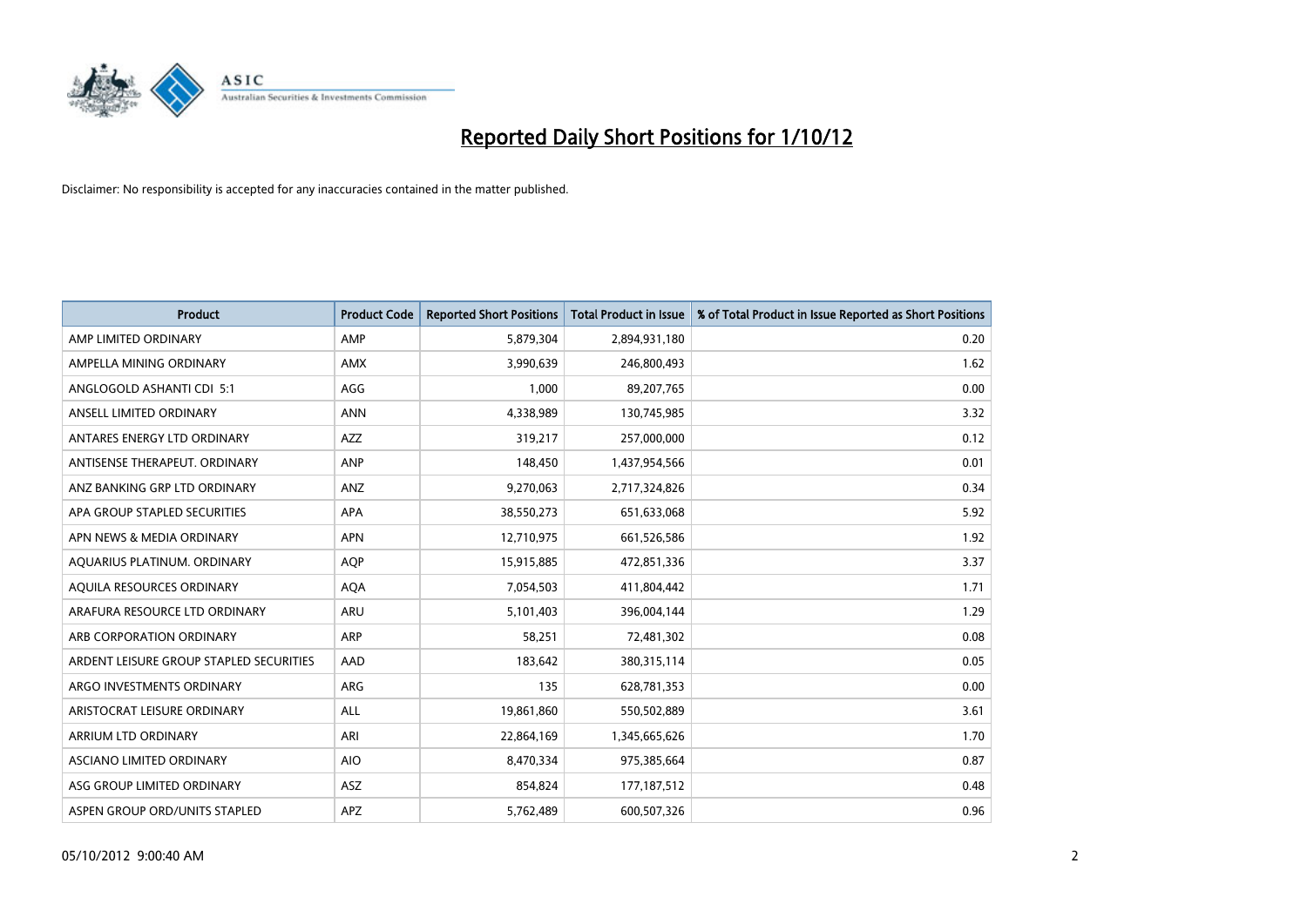

| <b>Product</b>                          | <b>Product Code</b> | <b>Reported Short Positions</b> | <b>Total Product in Issue</b> | % of Total Product in Issue Reported as Short Positions |
|-----------------------------------------|---------------------|---------------------------------|-------------------------------|---------------------------------------------------------|
| ASPIRE MINING LTD ORDINARY              | <b>AKM</b>          | 270,212                         | 620,594,556                   | 0.04                                                    |
| ASTRO JAP PROP GROUP STAPLED SECURITIES | AJA                 | 3,990                           | 58,445,002                    | 0.01                                                    |
| ASX LIMITED ORDINARY                    | <b>ASX</b>          | 2,777,212                       | 175,136,729                   | 1.59                                                    |
| ATLAS IRON LIMITED ORDINARY             | AGO                 | 13,366,928                      | 904,580,993                   | 1.48                                                    |
| <b>AURORA OIL &amp; GAS ORDINARY</b>    | <b>AUT</b>          | 7,007,200                       | 447,885,778                   | 1.56                                                    |
| AUSDRILL LIMITED ORDINARY               | <b>ASL</b>          | 3,366,095                       | 304,697,288                   | 1.10                                                    |
| AUSENCO LIMITED ORDINARY                | AAX                 | 634,283                         | 123,872,665                   | 0.51                                                    |
| <b>AUSGOLD LIMITED ORDINARY</b>         | <b>AUC</b>          | 50,000                          | 152,632,750                   | 0.03                                                    |
| <b>AUSTAL LIMITED ORDINARY</b>          | ASB                 | 139,803                         | 188,193,007                   | 0.07                                                    |
| AUSTIN ENGINEERING ORDINARY             | <b>ANG</b>          | 256,776                         | 72,314,403                    | 0.36                                                    |
| AUSTRALAND PROPERTY STAPLED SECURITY    | <b>ALZ</b>          | 480,299                         | 576,846,597                   | 0.08                                                    |
| AUSTRALIAN AGRICULT. ORDINARY           | AAC                 | 437,551                         | 312,905,085                   | 0.14                                                    |
| AUSTRALIAN INFRASTR, UNITS/ORDINARY     | <b>AIX</b>          | 2,952,399                       | 620,733,944                   | 0.48                                                    |
| AUSTRALIAN PHARM, ORDINARY              | API                 | 216,987                         | 488,115,883                   | 0.04                                                    |
| AUTOMOTIVE HOLDINGS ORDINARY            | <b>AHE</b>          | 78,840                          | 260,579,682                   | 0.03                                                    |
| AVJENNINGS LIMITED ORDINARY             | <b>AVJ</b>          | 175,001                         | 274,588,694                   | 0.06                                                    |
| AWE LIMITED ORDINARY                    | AWE                 | 2,353,823                       | 521,871,941                   | 0.45                                                    |
| AZIMUTH RES LTD ORDINARY                | <b>AZH</b>          | 656,345                         | 418,911,161                   | 0.16                                                    |
| <b>BANDANNA ENERGY ORDINARY</b>         | <b>BND</b>          | 6,237,602                       | 528,481,199                   | 1.18                                                    |
| BANK OF QUEENSLAND. ORDINARY            | <b>BOQ</b>          | 8,453,672                       | 308,797,224                   | 2.74                                                    |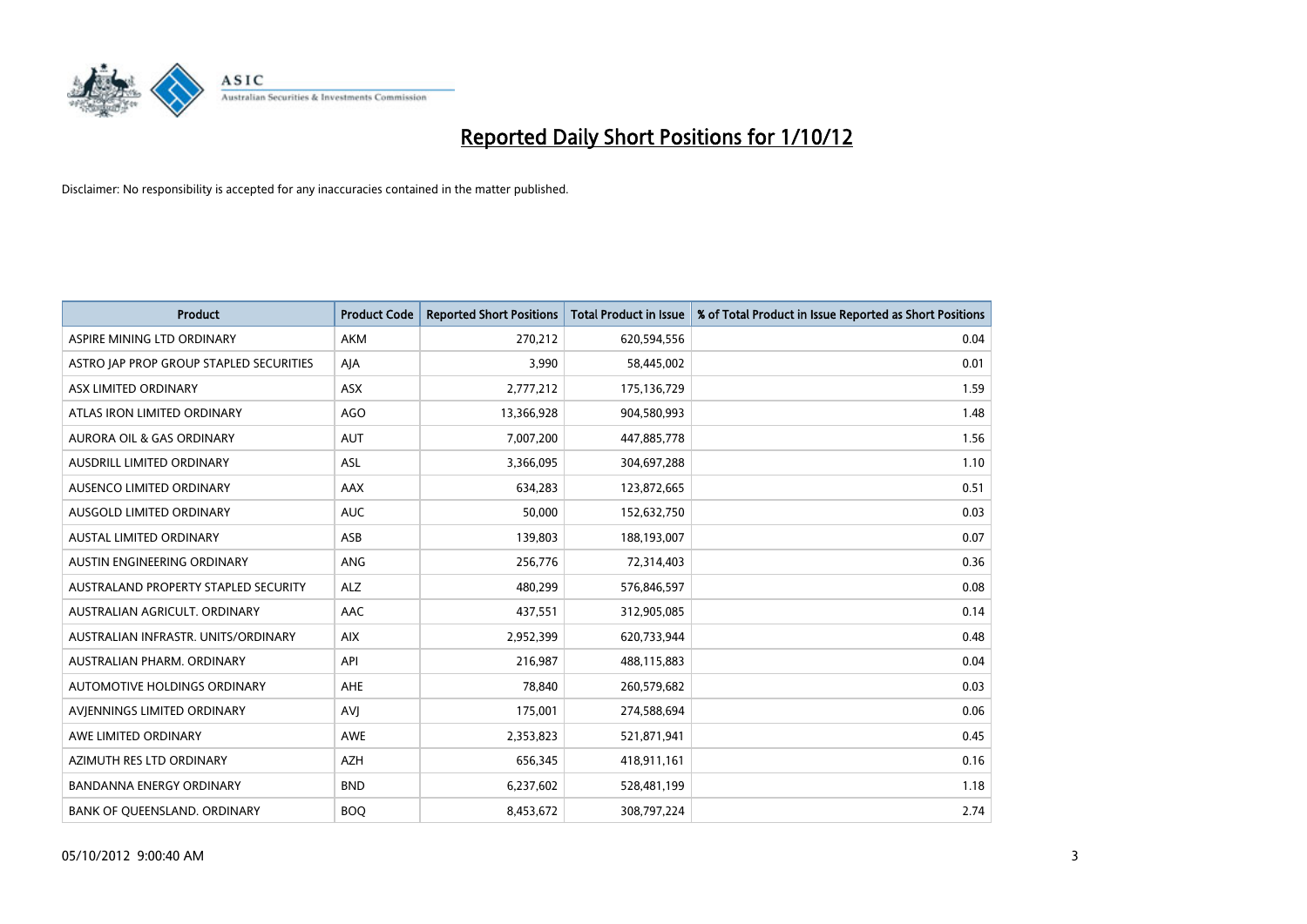

| <b>Product</b>                       | <b>Product Code</b> | <b>Reported Short Positions</b> | <b>Total Product in Issue</b> | % of Total Product in Issue Reported as Short Positions |
|--------------------------------------|---------------------|---------------------------------|-------------------------------|---------------------------------------------------------|
| <b>BANNERMAN RESOURCES ORDINARY</b>  | <b>BMN</b>          | 10.000                          | 302,069,772                   | 0.00                                                    |
| <b>BASE RES LIMITED ORDINARY</b>     | <b>BSE</b>          | 977,829                         | 460,440,029                   | 0.21                                                    |
| <b>BATHURST RESOURCES ORDINARY</b>   | <b>BTU</b>          | 41,567,682                      | 696,747,997                   | 5.97                                                    |
| <b>BC IRON LIMITED ORDINARY</b>      | <b>BCI</b>          | 25,374                          | 103,861,000                   | 0.02                                                    |
| <b>BEACH ENERGY LIMITED ORDINARY</b> | <b>BPT</b>          | 24,633,535                      | 1,256,183,762                 | 1.96                                                    |
| BEADELL RESOURCE LTD ORDINARY        | <b>BDR</b>          | 15,138,314                      | 724,704,752                   | 2.09                                                    |
| BENDIGO AND ADELAIDE ORDINARY        | <b>BEN</b>          | 9,067,699                       | 396,683,741                   | 2.29                                                    |
| BERKELEY RESOURCES ORDINARY          | <b>BKY</b>          | 179,246                         | 179,393,273                   | 0.10                                                    |
| <b>BHP BILLITON LIMITED ORDINARY</b> | <b>BHP</b>          | 8,775,146                       | 3,211,691,105                 | 0.27                                                    |
| <b>BILLABONG ORDINARY</b>            | <b>BBG</b>          | 1,348,721                       | 478,944,292                   | 0.28                                                    |
| <b>BIOTA HOLDINGS ORDINARY</b>       | <b>BTA</b>          | 689,397                         | 182,763,651                   | 0.38                                                    |
| <b>BLACKTHORN RESOURCES ORDINARY</b> | <b>BTR</b>          | 242,833                         | 164,285,950                   | 0.15                                                    |
| <b>BLUESCOPE STEEL LTD ORDINARY</b>  | <b>BSL</b>          | 13,310,841                      | 3,349,185,247                 | 0.40                                                    |
| <b>BOART LONGYEAR ORDINARY</b>       | <b>BLY</b>          | 6,071,938                       | 461,163,412                   | 1.32                                                    |
| <b>BOOM LOGISTICS ORDINARY</b>       | <b>BOL</b>          | 8,424                           | 468,663,585                   | 0.00                                                    |
| BORAL LIMITED, ORDINARY              | <b>BLD</b>          | 43,310,716                      | 758,572,140                   | 5.71                                                    |
| <b>BRADKEN LIMITED ORDINARY</b>      | <b>BKN</b>          | 5,547,666                       | 169,240,662                   | 3.28                                                    |
| <b>BRAMBLES LIMITED ORDINARY</b>     | <b>BXB</b>          | 5,244,848                       | 1,555,204,787                 | 0.34                                                    |
| <b>BRICKWORKS LIMITED ORDINARY</b>   | <b>BKW</b>          | 10,539                          | 147,567,333                   | 0.01                                                    |
| BT INVESTMENT MNGMNT ORDINARY        | <b>BTT</b>          | 379,975                         | 267,906,977                   | 0.14                                                    |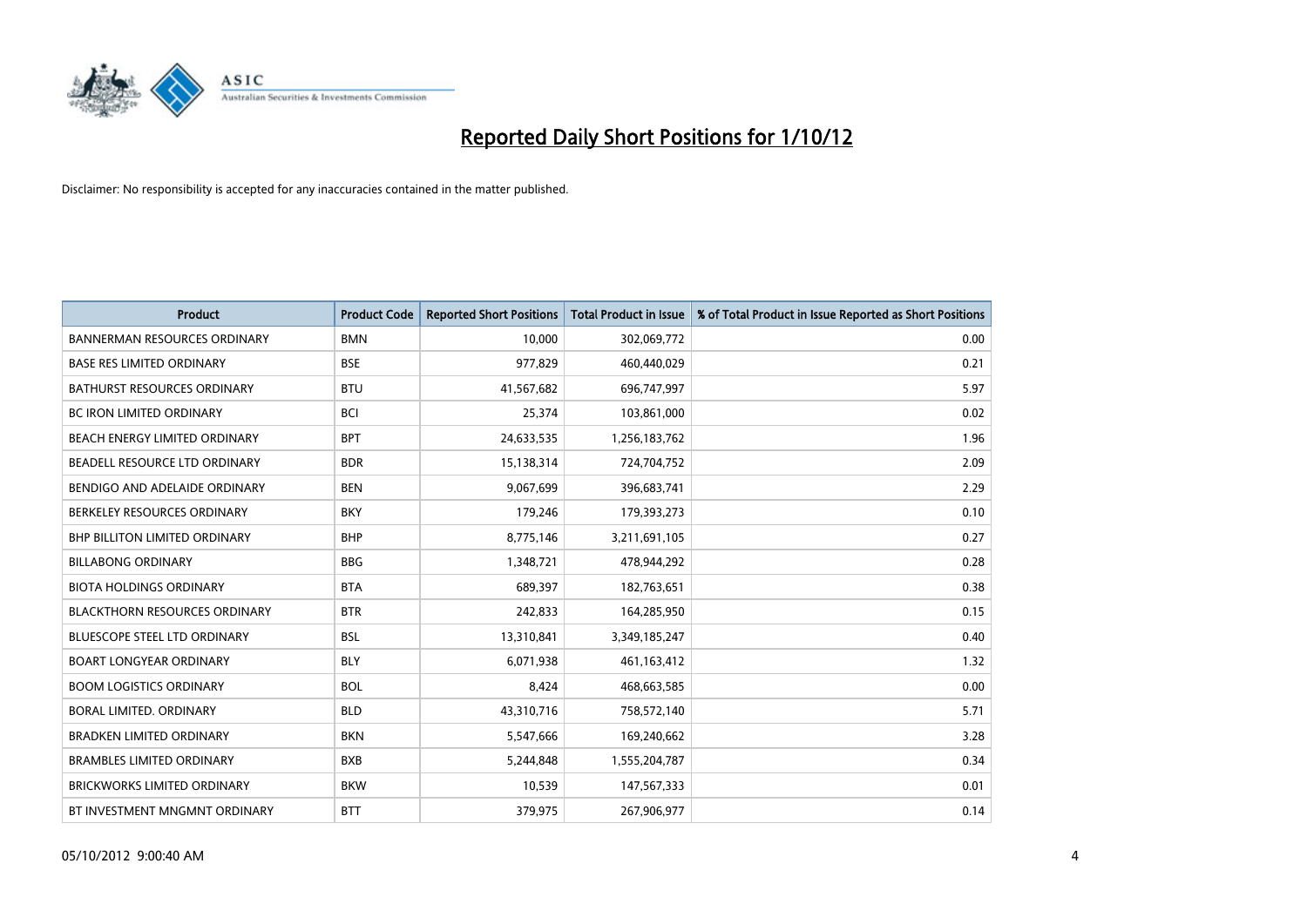

| <b>Product</b>                           | <b>Product Code</b> | <b>Reported Short Positions</b> | <b>Total Product in Issue</b> | % of Total Product in Issue Reported as Short Positions |
|------------------------------------------|---------------------|---------------------------------|-------------------------------|---------------------------------------------------------|
| <b>BUCCANEER ENERGY LTD ORDINARY</b>     | <b>BCC</b>          | 3,300,662                       | 1,321,445,371                 | 0.25                                                    |
| <b>BURU ENERGY ORDINARY</b>              | <b>BRU</b>          | 10,501,454                      | 251,032,144                   | 4.18                                                    |
| <b>BWP TRUST ORDINARY UNITS</b>          | <b>BWP</b>          | 4,458,684                       | 533,645,790                   | 0.84                                                    |
| CABCHARGE AUSTRALIA ORDINARY             | CAB                 | 4,421,514                       | 120,430,683                   | 3.67                                                    |
| <b>CALIBRE GROUP LTD ORDINARY</b>        | <b>CGH</b>          | 252,799                         | 293,192,506                   | 0.09                                                    |
| CALTEX AUSTRALIA ORDINARY                | <b>CTX</b>          | 3,527,567                       | 270,000,000                   | 1.31                                                    |
| CAPE LAMBERT RES LTD ORDINARY            | <b>CFE</b>          | 546.789                         | 689,108,792                   | 0.08                                                    |
| CARABELLA RES LTD ORDINARY               | <b>CLR</b>          | 164,405                         | 133,642,797                   | 0.12                                                    |
| <b>CARBON ENERGY ORDINARY</b>            | <b>CNX</b>          | 48,071                          | 776,306,566                   | 0.01                                                    |
| <b>CARDNO LIMITED ORDINARY</b>           | CDD                 | 2,130,642                       | 138,578,044                   | 1.54                                                    |
| CARNARVON PETROLEUM ORDINARY             | <b>CVN</b>          | 2,953,101                       | 694,644,634                   | 0.43                                                    |
| CARSALES.COM LTD ORDINARY                | <b>CRZ</b>          | 14,705,414                      | 235,089,159                   | 6.26                                                    |
| CENTRO RETAIL AUST ORD/UNIT STAPLED SEC  | <b>CRF</b>          | 17,378,029                      | 1,427,391,696                 | 1.22                                                    |
| <b>CERAMIC FUEL CELLS ORDINARY</b>       | <b>CFU</b>          | 5,464                           | 1,558,731,320                 | 0.00                                                    |
| CFS RETAIL TRUST GRP STAPLED SECURITIES  | <b>CFX</b>          | 42,717,970                      | 2,828,495,659                 | 1.51                                                    |
| CGA MINING LIMITED ORDINARY              | <b>CGX</b>          | 3,596                           | 337,865,726                   | 0.00                                                    |
| <b>CHALLENGER DIV.PRO. STAPLED UNITS</b> | <b>CDI</b>          | 14,602                          | 214,101,013                   | 0.01                                                    |
| CHALLENGER INFRAST. STAPLED UNITS        | <b>CIF</b>          | 598,124                         | 316,223,785                   | 0.19                                                    |
| <b>CHALLENGER LIMITED ORDINARY</b>       | <b>CGF</b>          | 8,869,727                       | 544,652,710                   | 1.63                                                    |
| CHARTER HALL GROUP STAPLED US PROHIBIT.  | <b>CHC</b>          | 274,196                         | 298.546.321                   | 0.09                                                    |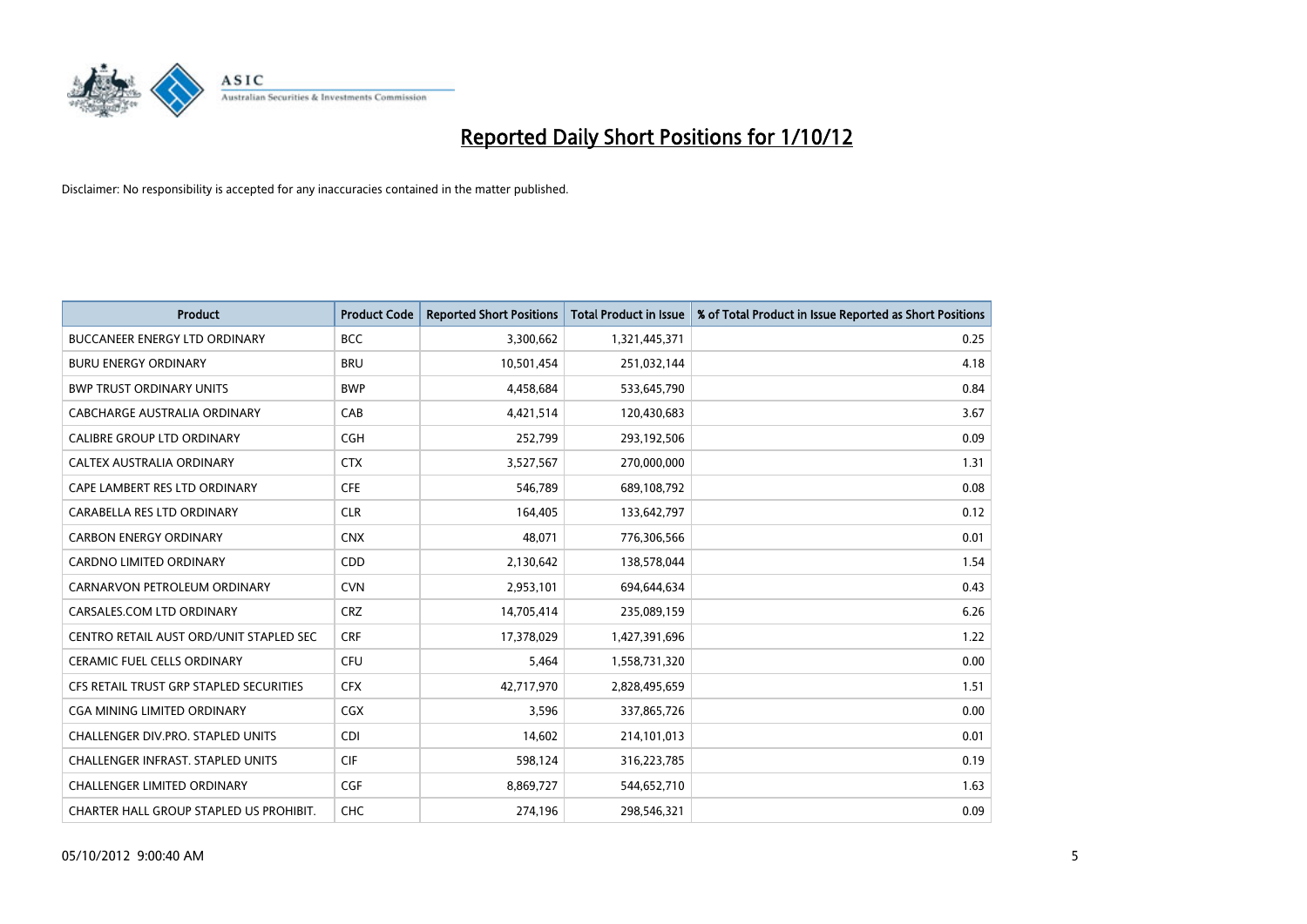

| <b>Product</b>                          | <b>Product Code</b> | <b>Reported Short Positions</b> | <b>Total Product in Issue</b> | % of Total Product in Issue Reported as Short Positions |
|-----------------------------------------|---------------------|---------------------------------|-------------------------------|---------------------------------------------------------|
| <b>CHARTER HALL RETAIL UNITS</b>        | <b>COR</b>          | 699,069                         | 299,628,571                   | 0.23                                                    |
| <b>CHORUS LIMITED ORDINARY</b>          | <b>CNU</b>          | 900,382                         | 385,082,123                   | 0.23                                                    |
| CITIGOLD CORP LTD ORDINARY              | <b>CTO</b>          | 1,055,317                       | 1,238,622,051                 | 0.09                                                    |
| <b>CLOUGH LIMITED ORDINARY</b>          | <b>CLO</b>          | 173,010                         | 773,989,006                   | 0.02                                                    |
| <b>CNPR GRP UNITS/ORD STAPLED</b>       | <b>CNP</b>          | 2,537                           | 972,414,514                   | 0.00                                                    |
| COAL OF AFRICA LTD ORDINARY             | <b>CZA</b>          | 45,974                          | 800,951,034                   | 0.01                                                    |
| <b>COALSPUR MINES LTD ORDINARY</b>      | <b>CPL</b>          | 11,785,711                      | 620,729,899                   | 1.90                                                    |
| COBAR CONSOLIDATED ORDINARY             | CCU                 | 5,253                           | 230,908,871                   | 0.00                                                    |
| COCA-COLA AMATIL ORDINARY               | <b>CCL</b>          | 3,996,502                       | 761,319,007                   | 0.52                                                    |
| <b>COCHLEAR LIMITED ORDINARY</b>        | <b>COH</b>          | 4,631,295                       | 56,972,605                    | 8.13                                                    |
| COCKATOO COAL ORDINARY                  | <b>COK</b>          | 13,743,598                      | 1,016,746,908                 | 1.35                                                    |
| <b>COLLINS FOODS LTD ORDINARY</b>       | <b>CKF</b>          | 23,670                          | 93,000,003                    | 0.03                                                    |
| COMMONWEALTH BANK, ORDINARY             | <b>CBA</b>          | 16,725,998                      | 1,592,154,780                 | 1.05                                                    |
| <b>COMMONWEALTH PROP ORDINARY UNITS</b> | <b>CPA</b>          | 16,951,764                      | 2,347,003,413                 | 0.72                                                    |
| <b>COMPASS RESOURCES ORDINARY</b>       | <b>CMR</b>          | 7,472                           | 1,403,744,100                 | 0.00                                                    |
| COMPUTERSHARE LTD ORDINARY              | <b>CPU</b>          | 7,322,872                       | 555,664,059                   | 1.32                                                    |
| CONSOLIDATED MEDIA. ORDINARY            | <b>CMI</b>          | 68,133                          | 561,834,996                   | 0.01                                                    |
| CONTINENTAL COAL LTD ORDINARY           | CCC                 | 983                             | 445,894,046                   | 0.00                                                    |
| <b>COOPER ENERGY LTD ORDINARY</b>       | <b>COE</b>          | 705,197                         | 328,694,257                   | 0.21                                                    |
| <b>CREDIT CORP GROUP ORDINARY</b>       | <b>CCP</b>          | 41,444                          | 45,612,704                    | 0.09                                                    |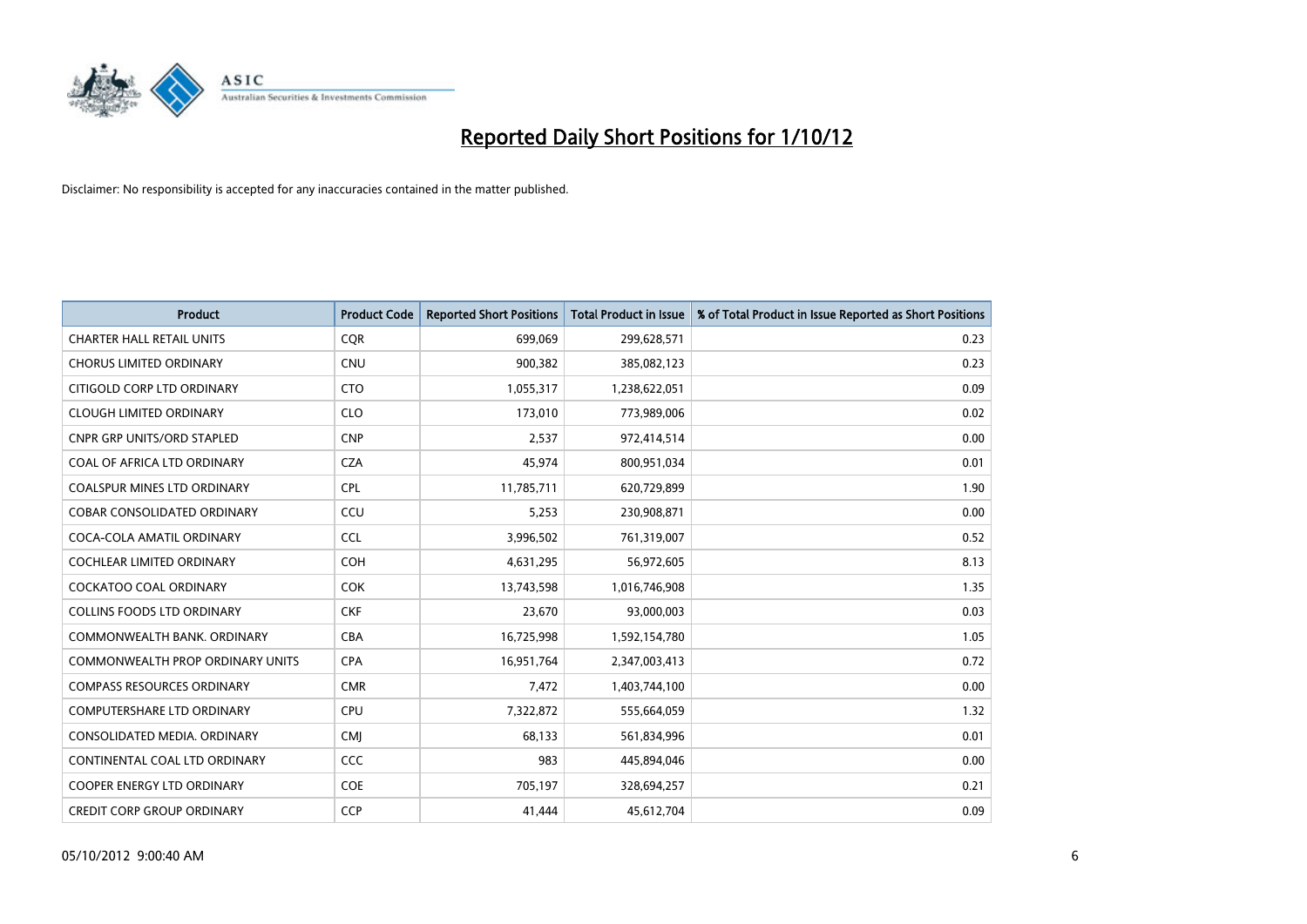

| <b>Product</b>                          | <b>Product Code</b> | <b>Reported Short Positions</b> | <b>Total Product in Issue</b> | % of Total Product in Issue Reported as Short Positions |
|-----------------------------------------|---------------------|---------------------------------|-------------------------------|---------------------------------------------------------|
| <b>CROMWELL PROP STAPLED SECURITIES</b> | <b>CMW</b>          | 106,382                         | 1,172,863,454                 | 0.01                                                    |
| <b>CROWN LIMITED ORDINARY</b>           | <b>CWN</b>          | 7,550,684                       | 728,394,185                   | 1.04                                                    |
| <b>CSG LIMITED ORDINARY</b>             | CSV                 | 848,053                         | 282,567,499                   | 0.30                                                    |
| <b>CSL LIMITED ORDINARY</b>             | <b>CSL</b>          | 3,429,998                       | 505,283,826                   | 0.68                                                    |
| <b>CSR LIMITED ORDINARY</b>             | <b>CSR</b>          | 40,593,349                      | 506,000,315                   | 8.02                                                    |
| <b>CUDECO LIMITED ORDINARY</b>          | CDU                 | 4,842,950                       | 188,183,961                   | 2.57                                                    |
| <b>CUE ENERGY RESOURCE ORDINARY</b>     | <b>CUE</b>          | 24,777                          | 698,119,720                   | 0.00                                                    |
| DART ENERGY LTD ORDINARY                | <b>DTE</b>          | 16,145,626                      | 769,340,406                   | 2.10                                                    |
| DATA#3 LIMITED ORDINARY                 | <b>DTL</b>          | 10                              | 153,974,950                   | 0.00                                                    |
| DAVID JONES LIMITED ORDINARY            | <b>DJS</b>          | 46,157,640                      | 528,655,600                   | 8.73                                                    |
| <b>DECMIL GROUP LIMITED ORDINARY</b>    | <b>DCG</b>          | 865,714                         | 167, 567, 757                 | 0.52                                                    |
| DEXUS PROPERTY GROUP STAPLED UNITS      | <b>DXS</b>          | 11,520,937                      | 4,839,024,176                 | 0.24                                                    |
| DISCOVERY METALS LTD ORDINARY           | <b>DML</b>          | 12,378,970                      | 484,771,941                   | 2.55                                                    |
| DOMINO PIZZA ENTERPR ORDINARY           | <b>DMP</b>          | 298,425                         | 70,092,674                    | 0.43                                                    |
| DORAY MINERALS LTD ORDINARY             | <b>DRM</b>          | 179,107                         | 81,626,525                    | 0.22                                                    |
| DOWNER EDI LIMITED ORDINARY             | <b>DOW</b>          | 9,100,238                       | 429,100,296                   | 2.12                                                    |
| DRILLSEARCH ENERGY ORDINARY             | <b>DLS</b>          | 2,782,630                       | 386,468,803                   | 0.72                                                    |
| DUET GROUP STAPLED US PROHIBIT.         | <b>DUE</b>          | 6,297,072                       | 1,116,638,606                 | 0.56                                                    |
| DULUXGROUP LIMITED ORDINARY             | <b>DLX</b>          | 8,507,343                       | 368,984,902                   | 2.31                                                    |
| <b>DWS LTD ORDINARY</b>                 | <b>DWS</b>          | 148                             | 132,362,763                   | 0.00                                                    |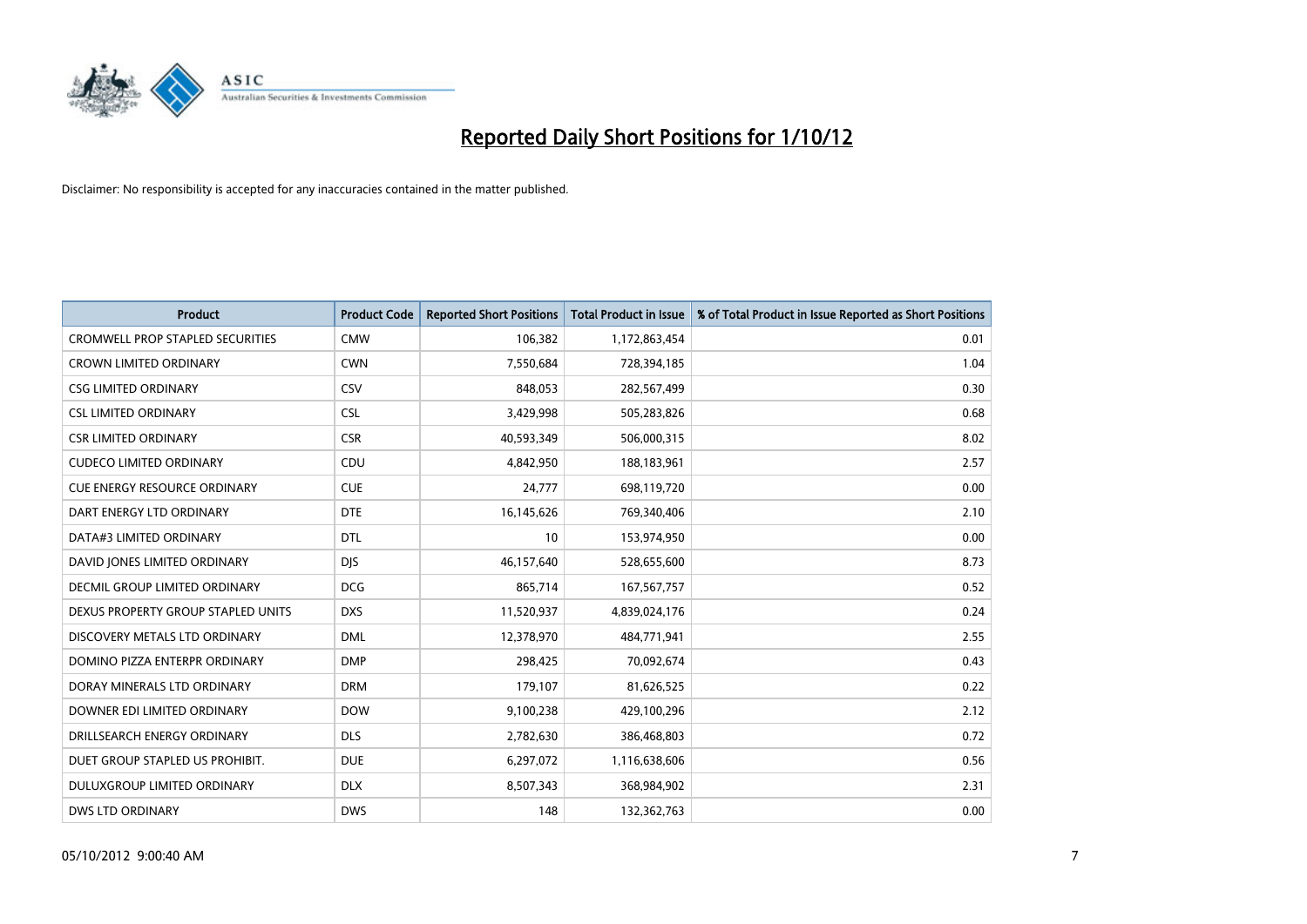

| <b>Product</b>                        | <b>Product Code</b> | <b>Reported Short Positions</b> | <b>Total Product in Issue</b> | % of Total Product in Issue Reported as Short Positions |
|---------------------------------------|---------------------|---------------------------------|-------------------------------|---------------------------------------------------------|
| ECHO ENTERTAINMENT ORDINARY           | <b>EGP</b>          | 15,285,293                      | 825,672,730                   | 1.85                                                    |
| ELDERS LIMITED ORDINARY               | <b>ELD</b>          | 17,957,020                      | 448,598,480                   | 4.00                                                    |
| ELEMENTAL MINERALS ORDINARY           | <b>ELM</b>          | 170,274                         | 243,614,280                   | 0.07                                                    |
| ELEMENTOS LIMITED ORDINARY            | <b>ELT</b>          | 16                              | 82,383,526                    | 0.00                                                    |
| <b>EMECO HOLDINGS ORDINARY</b>        | <b>EHL</b>          | 4,190,205                       | 631,237,586                   | 0.66                                                    |
| <b>ENDEAVOUR MIN CORP CDI 1:1</b>     | <b>EVR</b>          | 285,608                         | 119,771,509                   | 0.24                                                    |
| <b>ENERGY RESOURCES ORDINARY 'A'</b>  | <b>ERA</b>          | 5,773,724                       | 517,725,062                   | 1.12                                                    |
| ENERGY WORLD CORPOR. ORDINARY         | <b>EWC</b>          | 20,057,866                      | 1,734,166,672                 | 1.16                                                    |
| <b>ENTERPRISE METALS ORDINARY</b>     | <b>ENT</b>          | 310,031                         | 213,220,776                   | 0.15                                                    |
| <b>ENVESTRA LIMITED ORDINARY</b>      | <b>ENV</b>          | 16,966,617                      | 1,572,392,111                 | 1.08                                                    |
| EQUATORIAL RES LTD ORDINARY           | EQX                 | 45,583                          | 117,235,353                   | 0.04                                                    |
| EVOLUTION MINING LTD ORDINARY         | <b>EVN</b>          | 1,235,390                       | 707,605,713                   | 0.17                                                    |
| FAIRFAX MEDIA LTD ORDINARY            | <b>FXI</b>          | 293,966,685                     | 2,351,955,725                 | 12.50                                                   |
| <b>FAR LTD ORDINARY</b>               | <b>FAR</b>          | 21,000,000                      | 2,499,846,742                 | 0.84                                                    |
| FISHER & PAYKEL APP. ORDINARY         | <b>FPA</b>          | 250,000                         | 724,235,162                   | 0.03                                                    |
| FISHER & PAYKEL H. ORDINARY           | <b>FPH</b>          | 34,877                          | 538,087,084                   | 0.01                                                    |
| FKP PROPERTY GROUP STAPLED SECURITIES | <b>FKP</b>          | 75,317,809                      | 2,251,016,386                 | 3.35                                                    |
| FLEETWOOD CORP ORDINARY               | <b>FWD</b>          | 1,229,699                       | 59,304,823                    | 2.07                                                    |
| FLETCHER BUILDING ORDINARY            | <b>FBU</b>          | 9,271,079                       | 682,866,936                   | 1.36                                                    |
| FLEXIGROUP LIMITED ORDINARY           | <b>FXL</b>          | 181,852                         | 286,723,056                   | 0.06                                                    |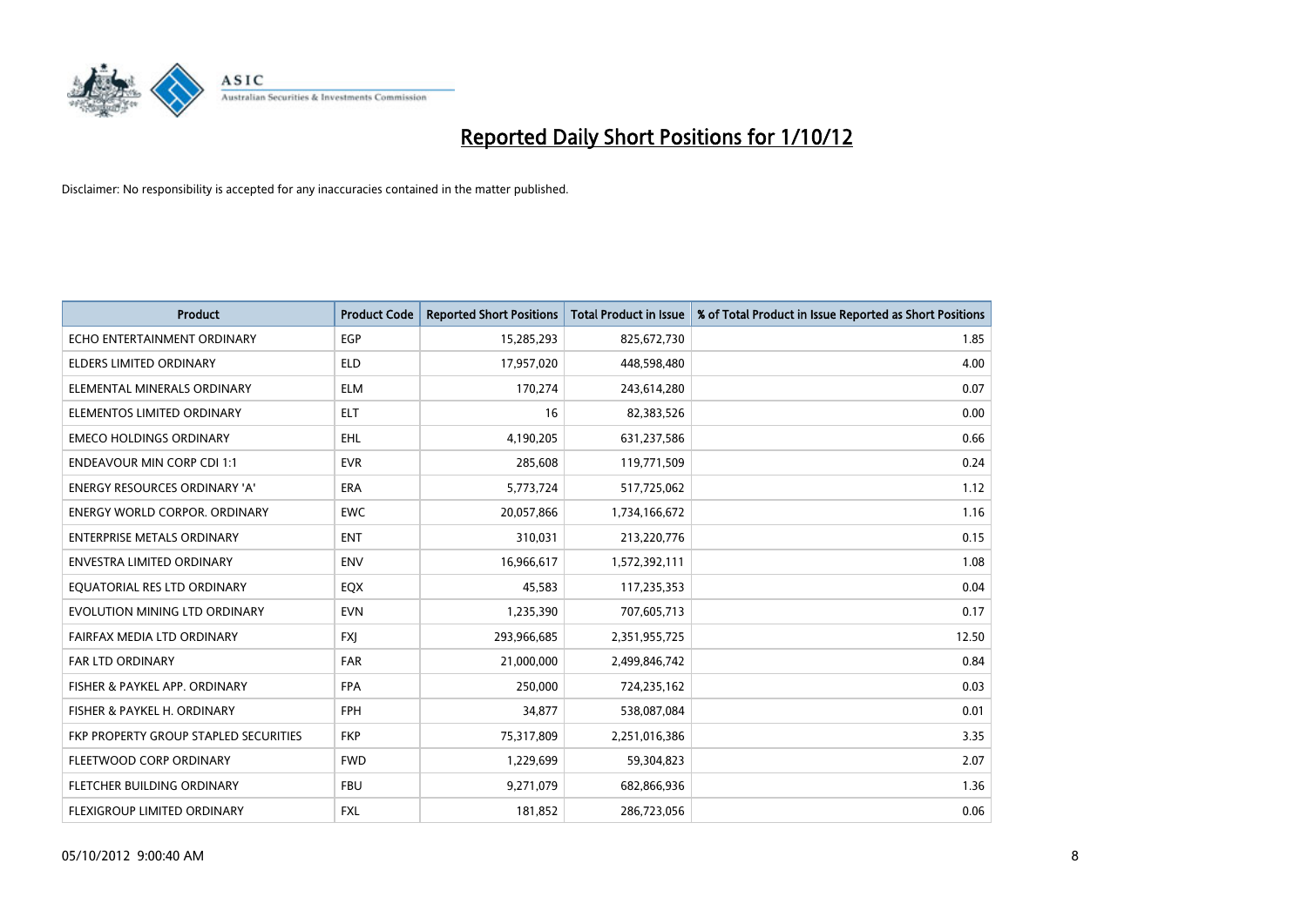

| <b>Product</b>                            | <b>Product Code</b> | <b>Reported Short Positions</b> | <b>Total Product in Issue</b> | % of Total Product in Issue Reported as Short Positions |
|-------------------------------------------|---------------------|---------------------------------|-------------------------------|---------------------------------------------------------|
| <b>FLIGHT CENTRE ORDINARY</b>             | <b>FLT</b>          | 13,377,240                      | 100,142,666                   | 13.36                                                   |
| FLINDERS MINES LTD ORDINARY               | <b>FMS</b>          | 1,002,532                       | 1,821,300,404                 | 0.06                                                    |
| <b>FORGE GROUP LIMITED ORDINARY</b>       | FGE                 | 544,004                         | 86,169,014                    | 0.63                                                    |
| FORTESCUE METALS GRP ORDINARY             | <b>FMG</b>          | 207,670,691                     | 3,113,798,659                 | 6.67                                                    |
| <b>G.U.D. HOLDINGS ORDINARY</b>           | GUD                 | 1,141,263                       | 71,341,319                    | 1.60                                                    |
| <b>G8 EDUCATION LIMITED ORDINARY</b>      | <b>GEM</b>          | 597,902                         | 205,303,926                   | 0.29                                                    |
| <b>GALAXY RESOURCES ORDINARY</b>          | <b>GXY</b>          | 5,370,926                       | 506,359,341                   | 1.06                                                    |
| <b>GENETIC TECHNOLOGIES ORDINARY</b>      | <b>GTG</b>          | 796,770                         | 464,771,819                   | 0.17                                                    |
| <b>GEODYNAMICS LIMITED ORDINARY</b>       | GDY                 | 850                             | 406,452,608                   | 0.00                                                    |
| <b>GINDALBIE METALS LTD ORDINARY</b>      | GBG                 | 60,956,721                      | 1,247,487,454                 | 4.89                                                    |
| <b>GOODMAN FIELDER, ORDINARY</b>          | GFF                 | 28,150,804                      | 1,955,559,207                 | 1.44                                                    |
| <b>GOODMAN GROUP STAPLED US PROHIBIT.</b> | <b>GMG</b>          | 9,694,232                       | 1,607,517,309                 | 0.60                                                    |
| <b>GPT GROUP STAPLED SEC.</b>             | <b>GPT</b>          | 5,768,946                       | 1,766,785,075                 | 0.33                                                    |
| <b>GRAINCORP LIMITED A CLASS ORDINARY</b> | <b>GNC</b>          | 3,583,003                       | 210,467,800                   | 1.70                                                    |
| <b>GRANGE RESOURCES. ORDINARY</b>         | <b>GRR</b>          | 2,992,131                       | 1,155,487,102                 | 0.26                                                    |
| <b>GREENLAND MIN EN LTD ORDINARY</b>      | GGG                 | 4,253,016                       | 416,590,488                   | 1.02                                                    |
| <b>GRYPHON MINERALS LTD ORDINARY</b>      | GRY                 | 20,025,119                      | 348,264,983                   | 5.75                                                    |
| <b>GUILDFORD COAL LTD ORDINARY</b>        | <b>GUF</b>          | 2,394,289                       | 521,046,899                   | 0.46                                                    |
| <b>GUIARAT NRE COAL LTD ORDINARY</b>      | <b>GNM</b>          | 8,100                           | 1,123,137,858                 | 0.00                                                    |
| <b>GUNNS LIMITED ORDINARY</b>             | <b>GNS</b>          | 51,358,410                      | 848,401,559                   | 6.05                                                    |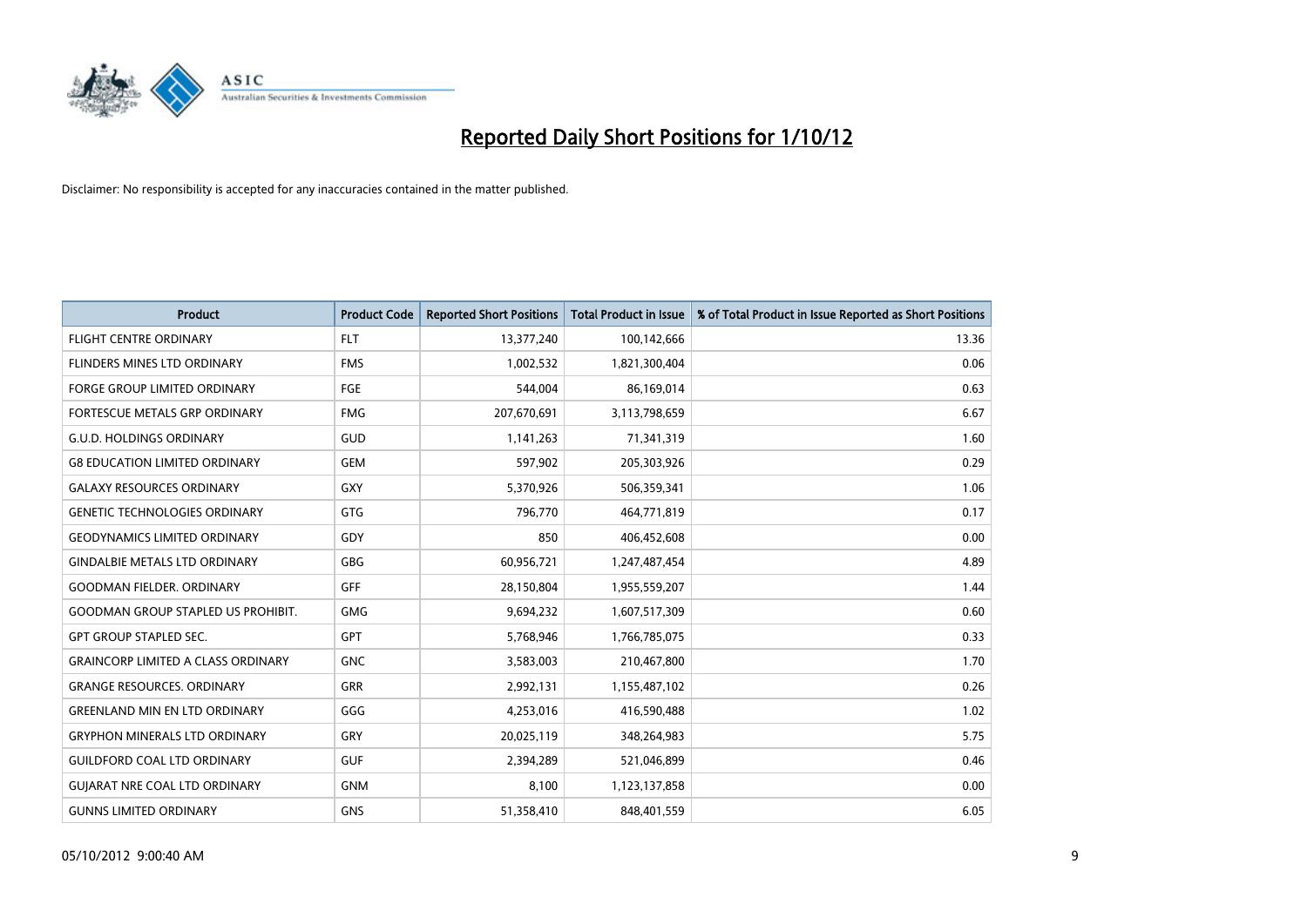

| <b>Product</b>                        | <b>Product Code</b> | <b>Reported Short Positions</b> | <b>Total Product in Issue</b> | % of Total Product in Issue Reported as Short Positions |
|---------------------------------------|---------------------|---------------------------------|-------------------------------|---------------------------------------------------------|
| <b>GWA GROUP LTD ORDINARY</b>         | <b>GWA</b>          | 10,128,179                      | 302,005,514                   | 3.35                                                    |
| <b>HARVEY NORMAN ORDINARY</b>         | <b>HVN</b>          | 91,868,542                      | 1,062,316,784                 | 8.65                                                    |
| HASTIE GROUP LIMITED ORDINARY         | <b>HST</b>          | 233,914                         | 137,353,504                   | 0.17                                                    |
| HASTINGS DIVERSIFIED STAPLED SECURITY | <b>HDF</b>          | 374,831                         | 530,001,072                   | 0.07                                                    |
| <b>HENDERSON GROUP CDI 1:1</b>        | <b>HGG</b>          | 6,680,450                       | 703,767,300                   | 0.95                                                    |
| HFA HOLDINGS LIMITED ORDINARY         | <b>HFA</b>          | 3,809                           | 117,332,831                   | 0.00                                                    |
| HILLGROVE RES LTD ORDINARY            | <b>HGO</b>          | 2,546,474                       | 1,022,760,221                 | 0.25                                                    |
| HILLS HOLDINGS LTD ORDINARY           | <b>HIL</b>          | 1,241,943                       | 246,500,444                   | 0.50                                                    |
| HORIZON OIL LIMITED ORDINARY          | <b>HZN</b>          | 25,293,268                      | 1,130,811,515                 | 2.24                                                    |
| <b>ICON ENERGY LIMITED ORDINARY</b>   | <b>ICN</b>          | 72                              | 469,301,394                   | 0.00                                                    |
| <b>ILUKA RESOURCES ORDINARY</b>       | ILU                 | 49,480,046                      | 418,700,517                   | 11.82                                                   |
| <b>IMDEX LIMITED ORDINARY</b>         | <b>IMD</b>          | 1,808,080                       | 208,235,426                   | 0.87                                                    |
| IMF (AUSTRALIA) LTD ORDINARY          | <b>IMF</b>          | 56,933                          | 123,828,193                   | 0.05                                                    |
| <b>INCITEC PIVOT ORDINARY</b>         | IPL                 | 6,359,997                       | 1,628,730,107                 | 0.39                                                    |
| <b>INDEPENDENCE GROUP ORDINARY</b>    | <b>IGO</b>          | 11,735,351                      | 232,882,535                   | 5.04                                                    |
| <b>INDOPHIL RESOURCES ORDINARY</b>    | <b>IRN</b>          | 1,180,409                       | 1,203,146,194                 | 0.10                                                    |
| <b>INDUSTREA LIMITED ORDINARY</b>     | IDL                 | 8,868,067                       | 370,268,218                   | 2.40                                                    |
| INFIGEN ENERGY STAPLED SECURITIES     | <b>IFN</b>          | 3,251,886                       | 762,265,972                   | 0.43                                                    |
| <b>INSURANCE AUSTRALIA ORDINARY</b>   | IAG                 | 6,723,291                       | 2,079,034,021                 | 0.32                                                    |
| INTEGRA MINING LTD, ORDINARY          | <b>IGR</b>          | 907.867                         | 934.440.899                   | 0.10                                                    |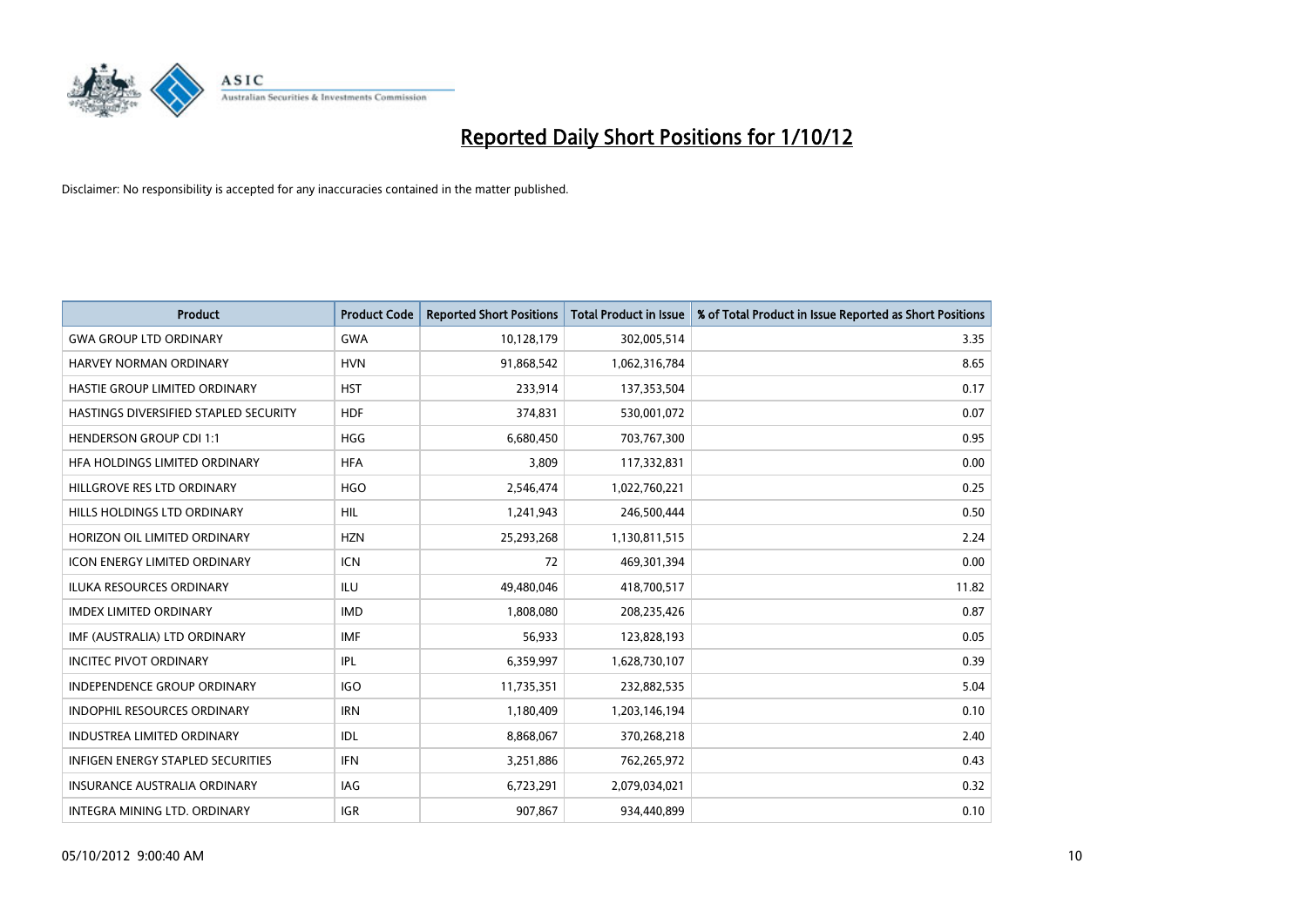

| <b>Product</b>                                  | <b>Product Code</b> | <b>Reported Short Positions</b> | <b>Total Product in Issue</b> | % of Total Product in Issue Reported as Short Positions |
|-------------------------------------------------|---------------------|---------------------------------|-------------------------------|---------------------------------------------------------|
| <b>INTREPID MINES ORDINARY</b>                  | <b>IAU</b>          | 6,265,096                       | 553,721,671                   | 1.13                                                    |
| <b>INVESTA OFFICE FUND STAPLED SECURITIES</b>   | <b>IOF</b>          | 2,770,431                       | 614,047,458                   | 0.45                                                    |
| <b>INVOCARE LIMITED ORDINARY</b>                | IVC                 | 3,012,216                       | 110,030,298                   | 2.74                                                    |
| <b>ION LIMITED ORDINARY</b>                     | <b>ION</b>          | 164,453                         | 256,365,105                   | 0.06                                                    |
| <b>IOOF HOLDINGS LTD ORDINARY</b>               | IFL.                | 2,107,888                       | 229,794,395                   | 0.92                                                    |
| <b>IRESS LIMITED ORDINARY</b>                   | <b>IRE</b>          | 2,236,117                       | 128,620,231                   | 1.74                                                    |
| <b>IRON ORE HOLDINGS ORDINARY</b>               | <b>IOH</b>          | 39,352                          | 161,174,005                   | 0.02                                                    |
| ISHARES MSCI AUS 200 ISHARES MSCI AUS 200       | <b>IOZ</b>          | 10,490                          | 5,705,098                     | 0.18                                                    |
| <b>IVANHOE AUSTRALIA ORDINARY</b>               | <b>IVA</b>          | 2,067,841                       | 555,583,643                   | 0.37                                                    |
| <b>JAMES HARDIE INDUST CHESS DEPOSITARY INT</b> | <b>IHX</b>          | 9,522,568                       | 439,542,775                   | 2.17                                                    |
| JB HI-FI LIMITED ORDINARY                       | <b>JBH</b>          | 20,644,232                      | 98,850,643                    | 20.88                                                   |
| <b>JUPITER MINES ORDINARY</b>                   | <b>IMS</b>          | 154                             | 2,281,835,383                 | 0.00                                                    |
| <b>KAGARA LTD ORDINARY</b>                      | KZL                 | 2,999,427                       | 798,953,117                   | 0.38                                                    |
| KANGAROO RES LTD ORDINARY                       | <b>KRL</b>          | 51,655                          | 3,434,430,012                 | 0.00                                                    |
| KAROON GAS AUSTRALIA ORDINARY                   | <b>KAR</b>          | 1,600,936                       | 221,420,769                   | 0.72                                                    |
| KATHMANDU HOLD LTD ORDINARY                     | <b>KMD</b>          | 903,998                         | 200,165,940                   | 0.45                                                    |
| <b>KBL MINING LIMITED ORDINARY</b>              | <b>KBL</b>          | 1,820                           | 285,971,456                   | 0.00                                                    |
| <b>KENTOR GOLD LIMITED ORDINARY</b>             | KGL                 | 275                             | 140,040,563                   | 0.00                                                    |
| KINGSGATE CONSOLID. ORDINARY                    | <b>KCN</b>          | 8,082,473                       | 151,347,122                   | 5.34                                                    |
| KINGSROSE MINING LTD ORDINARY                   | <b>KRM</b>          | 144,127                         | 289,318,617                   | 0.05                                                    |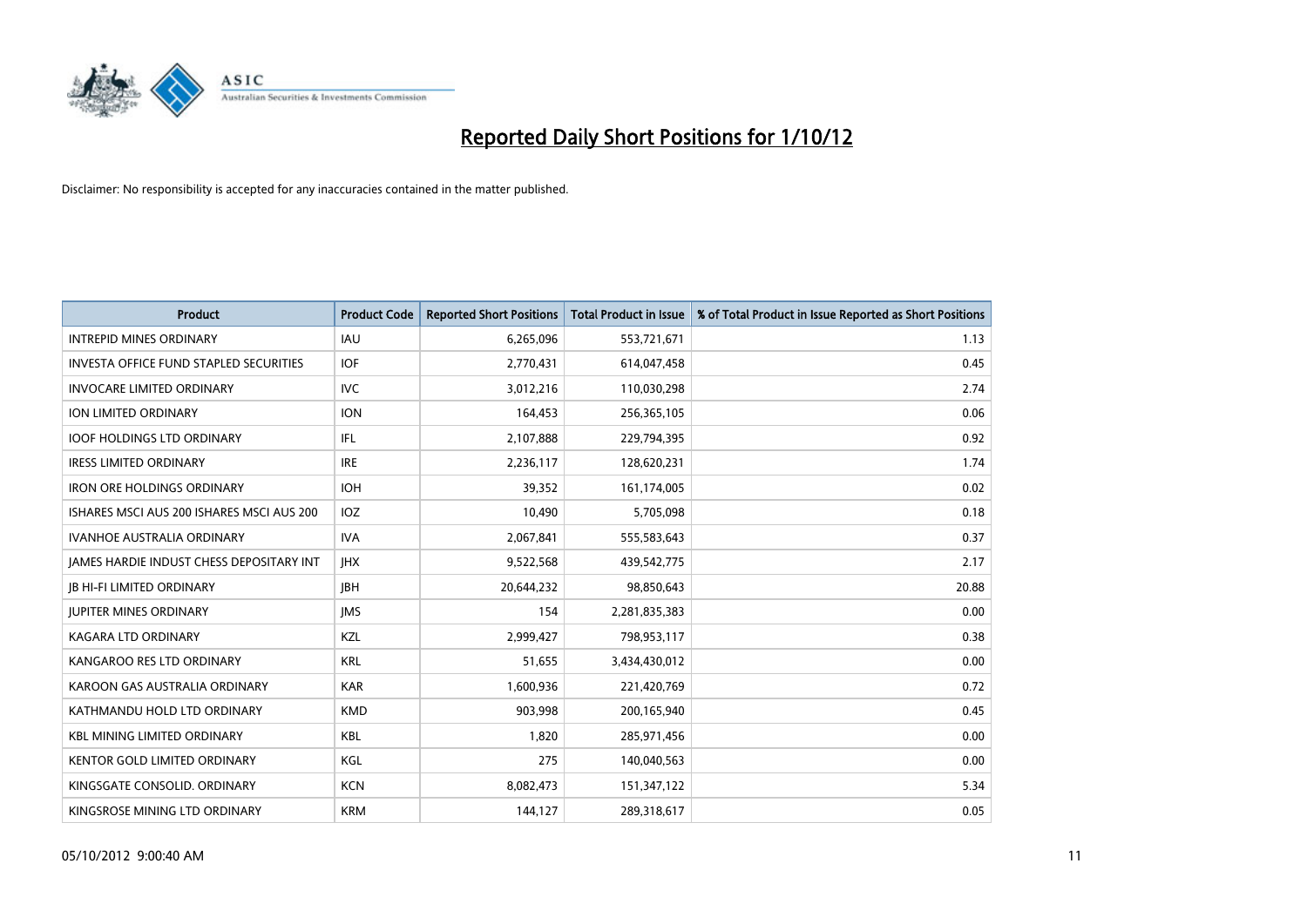

| <b>Product</b>                        | <b>Product Code</b> | <b>Reported Short Positions</b> | <b>Total Product in Issue</b> | % of Total Product in Issue Reported as Short Positions |
|---------------------------------------|---------------------|---------------------------------|-------------------------------|---------------------------------------------------------|
| LEIGHTON HOLDINGS ORDINARY            | LEI                 | 14,158,837                      | 337,088,765                   | 4.20                                                    |
| LEND LEASE GROUP UNIT/ORD STAPLED     | LLC                 | 5,438,262                       | 572,789,827                   | 0.95                                                    |
| LINC ENERGY LTD ORDINARY              | <b>LNC</b>          | 32,851,904                      | 504,487,631                   | 6.51                                                    |
| LIQUEFIED NATURAL ORDINARY            | <b>LNG</b>          | 272,800                         | 267,699,015                   | 0.10                                                    |
| LYNAS CORPORATION ORDINARY            | <b>LYC</b>          | 228,884,942                     | 1,716,159,363                 | 13.34                                                   |
| M2 TELECOMMUNICATION ORDINARY         | <b>MTU</b>          | 3,655,661                       | 156,806,954                   | 2.33                                                    |
| <b>MACA LIMITED ORDINARY</b>          | <b>MLD</b>          | 93,570                          | 150,000,000                   | 0.06                                                    |
| MACMAHON HOLDINGS ORDINARY            | <b>MAH</b>          | 5,928,159                       | 741,316,038                   | 0.80                                                    |
| MACO ATLAS ROADS GRP ORDINARY STAPLED | <b>MOA</b>          | 4,409,432                       | 478,531,436                   | 0.92                                                    |
| MACQUARIE GROUP LTD ORDINARY          | <b>MOG</b>          | 6,926,106                       | 339,207,464                   | 2.04                                                    |
| MAGELLAN FIN GRP LTD ORDINARY         | <b>MFG</b>          | 7,851                           | 152,558,341                   | 0.01                                                    |
| MAGELLAN FLAGSHIP ORDINARY            | <b>MFF</b>          | 220                             | 344,844,354                   | 0.00                                                    |
| <b>MARENGO MINING ORDINARY</b>        | <b>MGO</b>          | 39,850                          | 1,137,720,551                 | 0.00                                                    |
| <b>MATRIX C &amp; E LTD ORDINARY</b>  | <b>MCE</b>          | 1,071,681                       | 94,555,428                    | 1.13                                                    |
| MAVERICK DRILLING ORDINARY            | <b>MAD</b>          | 5,004,485                       | 452,726,751                   | 1.11                                                    |
| MCMILLAN SHAKESPEARE ORDINARY         | <b>MMS</b>          | 13,817                          | 74,523,965                    | 0.02                                                    |
| MEDUSA MINING LTD ORDINARY            | <b>MML</b>          | 1,097,273                       | 188,903,911                   | 0.58                                                    |
| MELBOURNE IT LIMITED ORDINARY         | <b>MLB</b>          | 492,626                         | 81,965,992                    | 0.60                                                    |
| MEO AUSTRALIA LTD ORDINARY            | <b>MEO</b>          | 5,693,339                       | 539,913,260                   | 1.05                                                    |
| <b>MERMAID MARINE ORDINARY</b>        | <b>MRM</b>          | 1,637,381                       | 221,618,033                   | 0.74                                                    |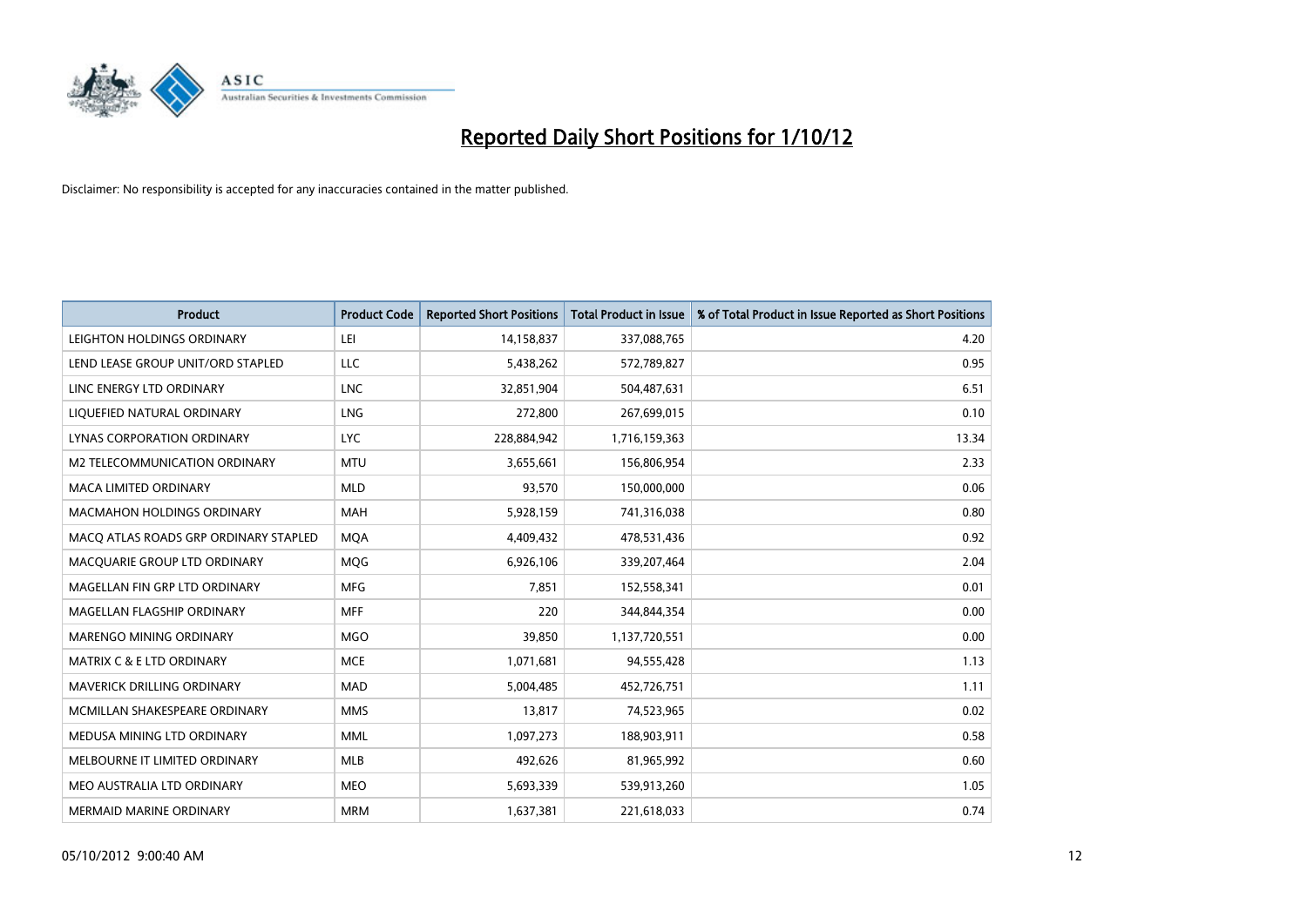

| <b>Product</b>                    | <b>Product Code</b> | <b>Reported Short Positions</b> | <b>Total Product in Issue</b> | % of Total Product in Issue Reported as Short Positions |
|-----------------------------------|---------------------|---------------------------------|-------------------------------|---------------------------------------------------------|
| MESOBLAST LIMITED ORDINARY        | <b>MSB</b>          | 17,917,978                      | 284,478,361                   | 6.30                                                    |
| METALS X LIMITED ORDINARY         | <b>MLX</b>          | 1,761,091                       | 1,316,663,257                 | 0.13                                                    |
| METCASH LIMITED ORDINARY          | <b>MTS</b>          | 50,989,838                      | 880,704,786                   | 5.79                                                    |
| METMINCO LIMITED ORDINARY         | <b>MNC</b>          | 264,456                         | 1,749,541,573                 | 0.02                                                    |
| MICLYN EXP OFFSHR ORDINARY        | <b>MIO</b>          | 77,614                          | 278,639,188                   | 0.03                                                    |
| MILTON CORPORATION ORDINARY       | <b>MLT</b>          | 12,800                          | 121,625,655                   | 0.01                                                    |
| MINCOR RESOURCES NL ORDINARY      | <b>MCR</b>          | 1,125,135                       | 188,208,274                   | 0.60                                                    |
| MINERAL DEPOSITS ORDINARY         | <b>MDL</b>          | 472,075                         | 83,538,786                    | 0.57                                                    |
| MINERAL RESOURCES, ORDINARY       | <b>MIN</b>          | 6,053,703                       | 185,006,018                   | 3.27                                                    |
| MIRABELA NICKEL LTD ORDINARY      | <b>MBN</b>          | 13,527,603                      | 876,571,645                   | 1.54                                                    |
| MIRVAC GROUP STAPLED SECURITIES   | <b>MGR</b>          | 24,462,334                      | 3,425,587,451                 | 0.71                                                    |
| MOLOPO ENERGY LTD ORDINARY        | <b>MPO</b>          | 643,795                         | 245,849,711                   | 0.26                                                    |
| MONADELPHOUS GROUP ORDINARY       | <b>MND</b>          | 4,386,050                       | 90,625,742                    | 4.84                                                    |
| MORTGAGE CHOICE LTD ORDINARY      | MOC                 | 2,450,632                       | 122,819,572                   | 2.00                                                    |
| <b>MOUNT GIBSON IRON ORDINARY</b> | <b>MGX</b>          | 590,070                         | 1,085,728,430                 | 0.05                                                    |
| MURCHISON METALS LTD ORDINARY     | <b>MMX</b>          | 1,419,312                       | 450,427,346                   | 0.32                                                    |
| MYER HOLDINGS LTD ORDINARY        | <b>MYR</b>          | 57,526,375                      | 583,384,551                   | 9.86                                                    |
| MYSTATE LIMITED ORDINARY          | <b>MYS</b>          | 20,991                          | 87,012,663                    | 0.02                                                    |
| NATIONAL AUST, BANK ORDINARY      | <b>NAB</b>          | 11,375,921                      | 2,297,237,138                 | 0.50                                                    |
| NAVITAS LIMITED ORDINARY          | <b>NVT</b>          | 9,858,455                       | 375,367,918                   | 2.63                                                    |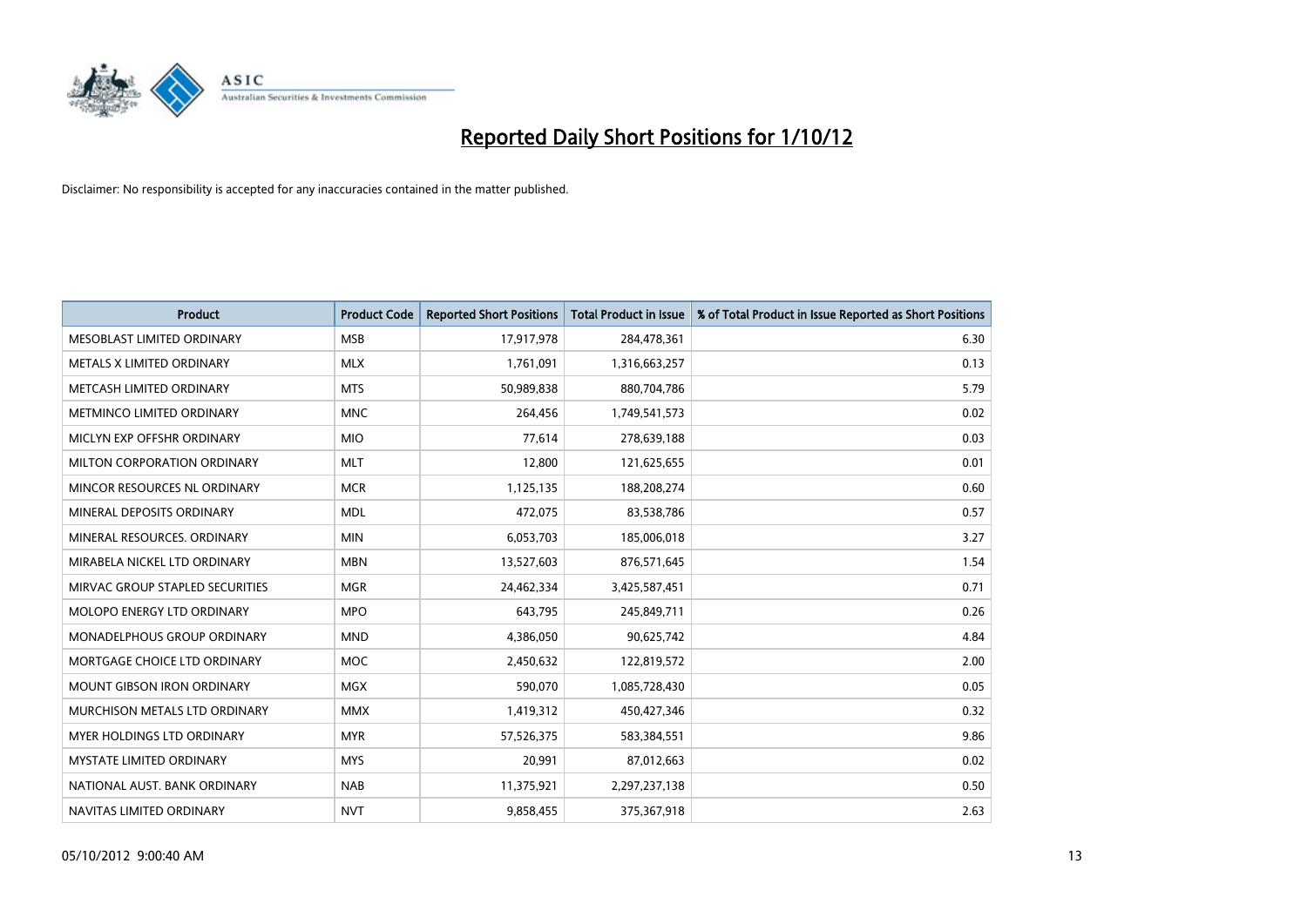

| <b>Product</b>                        | <b>Product Code</b> | <b>Reported Short Positions</b> | <b>Total Product in Issue</b> | % of Total Product in Issue Reported as Short Positions |
|---------------------------------------|---------------------|---------------------------------|-------------------------------|---------------------------------------------------------|
| NEON ENERGY LIMITED ORDINARY          | <b>NEN</b>          | 1,692,968                       | 509,439,518                   | 0.33                                                    |
| NEW HOPE CORPORATION ORDINARY         | <b>NHC</b>          | 2,956,805                       | 830,526,815                   | 0.36                                                    |
| NEW STANDARD ENERGY ORDINARY          | <b>NSE</b>          | 660,591                         | 305,331,847                   | 0.22                                                    |
| NEWCREST MINING ORDINARY              | <b>NCM</b>          | 2,683,219                       | 765,000,000                   | 0.35                                                    |
| NEWS CORP A NON-VOTING CDI            | <b>NWSLV</b>        | 2,998,311                       | 1,558,669,061                 | 0.19                                                    |
| NEWS CORP B VOTING CDI                | <b>NWS</b>          | 1,827,205                       | 798,520,953                   | 0.23                                                    |
| NEWSAT LIMITED ORDINARY               | <b>NWT</b>          | 70,000                          | 233,052,157                   | 0.03                                                    |
| NEXTDC LIMITED ORDINARY               | <b>NXT</b>          | 2,414,880                       | 150,602,388                   | 1.60                                                    |
| NEXUS ENERGY LIMITED ORDINARY         | <b>NXS</b>          | 2,614,016                       | 1,329,821,159                 | 0.20                                                    |
| NIB HOLDINGS LIMITED ORDINARY         | <b>NHF</b>          | 154,376                         | 439,004,182                   | 0.04                                                    |
| NIDO PETROLEUM ORDINARY               | <b>NDO</b>          | 105,313                         | 1,390,829,818                 | 0.01                                                    |
| NOBLE MINERAL RES ORDINARY            | <b>NMG</b>          | 4,540,008                       | 645,522,952                   | 0.70                                                    |
| NORFOLK GROUP ORDINARY                | <b>NFK</b>          | 350                             | 158,890,730                   | 0.00                                                    |
| NORTHERN IRON LTD ORDINARY            | <b>NFE</b>          | 536,078                         | 369,980,113                   | 0.14                                                    |
| NORTHERN STAR ORDINARY                | <b>NST</b>          | 1,143,765                       | 423,968,168                   | 0.27                                                    |
| NRW HOLDINGS LIMITED ORDINARY         | <b>NWH</b>          | 2,003,245                       | 278,888,011                   | 0.72                                                    |
| NUFARM LIMITED ORDINARY               | <b>NUF</b>          | 6,541,131                       | 262,142,247                   | 2.50                                                    |
| OAKTON LIMITED ORDINARY               | <b>OKN</b>          | 117,931                         | 91,721,874                    | 0.13                                                    |
| OCEANAGOLD CORP. CHESS DEPOSITARY INT | <b>OGC</b>          | 1,492,110                       | 263, 167, 267                 | 0.57                                                    |
| OIL SEARCH LTD ORDINARY               | <b>OSH</b>          | 5,695,983                       | 1,331,356,047                 | 0.43                                                    |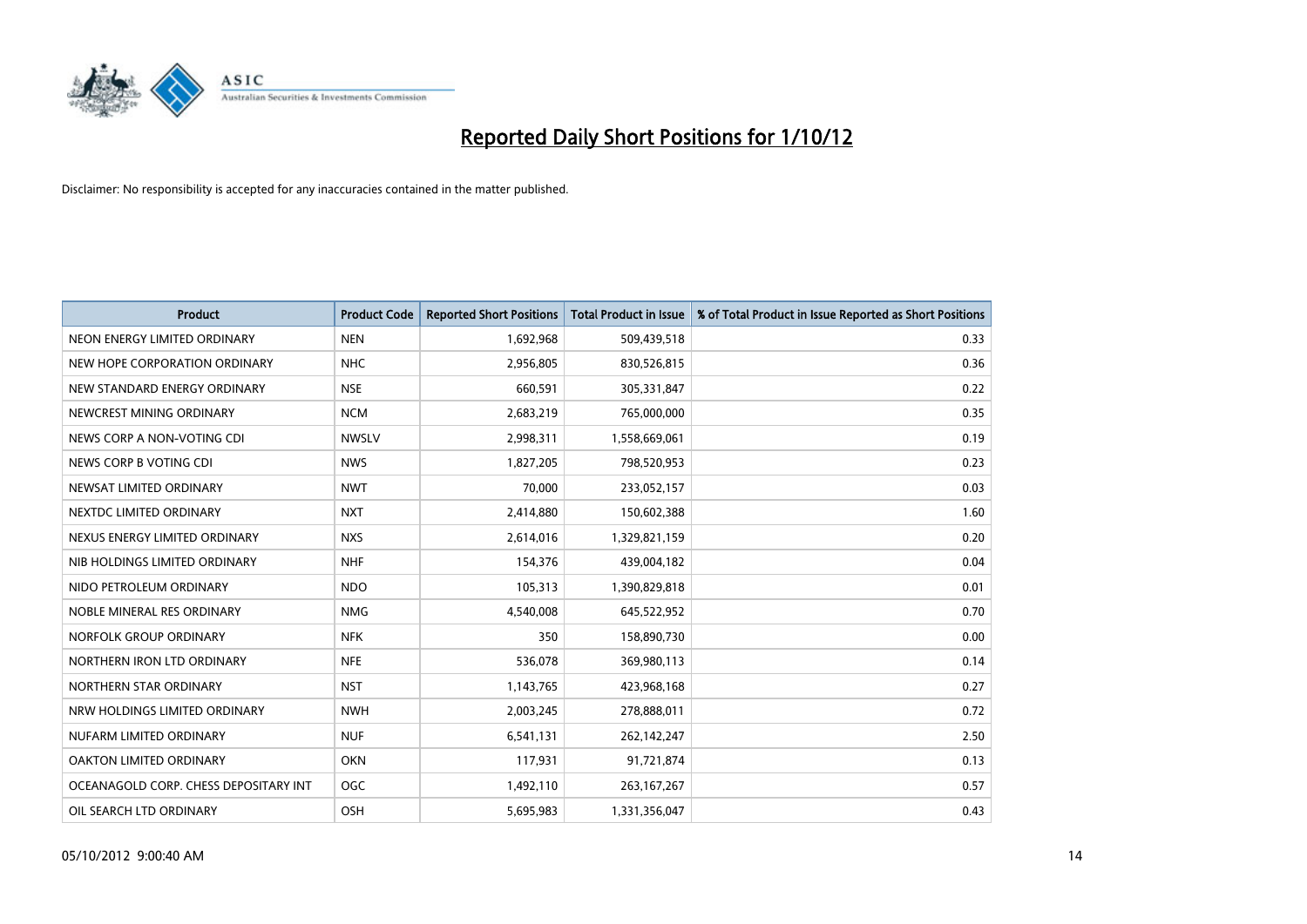

| <b>Product</b>               | <b>Product Code</b> | <b>Reported Short Positions</b> | <b>Total Product in Issue</b> | % of Total Product in Issue Reported as Short Positions |
|------------------------------|---------------------|---------------------------------|-------------------------------|---------------------------------------------------------|
| OM HOLDINGS LIMITED ORDINARY | OMH                 | 3,993,853                       | 673,423,337                   | 0.59                                                    |
| ORICA LIMITED ORDINARY       | ORI                 | 3,138,580                       | 365,642,802                   | 0.86                                                    |
| ORIGIN ENERGY ORDINARY       | <b>ORG</b>          | 8,738,417                       | 1,090,107,548                 | 0.80                                                    |
| OROCOBRE LIMITED ORDINARY    | <b>ORE</b>          | 177,232                         | 103,195,029                   | 0.17                                                    |
| OROTONGROUP LIMITED ORDINARY | <b>ORL</b>          | 234,783                         | 40,880,902                    | 0.57                                                    |
| OZ MINERALS ORDINARY         | OZL                 | 4,277,626                       | 303,470,022                   | 1.41                                                    |
| PACIFIC BRANDS ORDINARY      | <b>PBG</b>          | 3,527,463                       | 912,915,695                   | 0.39                                                    |
| PALADIN ENERGY LTD ORDINARY  | <b>PDN</b>          | 67,588,157                      | 836,825,651                   | 8.08                                                    |
| PANAUST LIMITED ORDINARY     | <b>PNA</b>          | 2,788,982                       | 605,443,685                   | 0.46                                                    |
| PANCONTINENTAL OIL ORDINARY  | <b>PCL</b>          | 1,239,223                       | 1,148,744,096                 | 0.11                                                    |
| PANORAMIC RESOURCES ORDINARY | PAN                 | 3,762,911                       | 255,681,195                   | 1.47                                                    |
| PAPERLINX LIMITED ORDINARY   | <b>PPX</b>          | 103,231                         | 609,280,761                   | 0.02                                                    |
| PAPILLON RES LTD ORDINARY    | <b>PIR</b>          | 1,748,827                       | 247,484,045                   | 0.71                                                    |
| PEET LIMITED ORDINARY        | <b>PPC</b>          | 2,072,172                       | 321,013,141                   | 0.65                                                    |
| PERILYA LIMITED ORDINARY     | PEM                 | 341,551                         | 769,316,426                   | 0.04                                                    |
| PERPETUAL LIMITED ORDINARY   | <b>PPT</b>          | 2,055,974                       | 41,980,678                    | 4.90                                                    |
| PERSEUS MINING LTD ORDINARY  | PRU                 | 8,387,821                       | 457,962,088                   | 1.83                                                    |
| PHARMAXIS LTD ORDINARY       | <b>PXS</b>          | 5,408,111                       | 307,888,389                   | 1.76                                                    |
| PLATINUM ASSET ORDINARY      | <b>PTM</b>          | 8,315,151                       | 561,347,878                   | 1.48                                                    |
| PLATINUM AUSTRALIA ORDINARY  | <b>PLA</b>          | 836,127                         | 504,968,043                   | 0.17                                                    |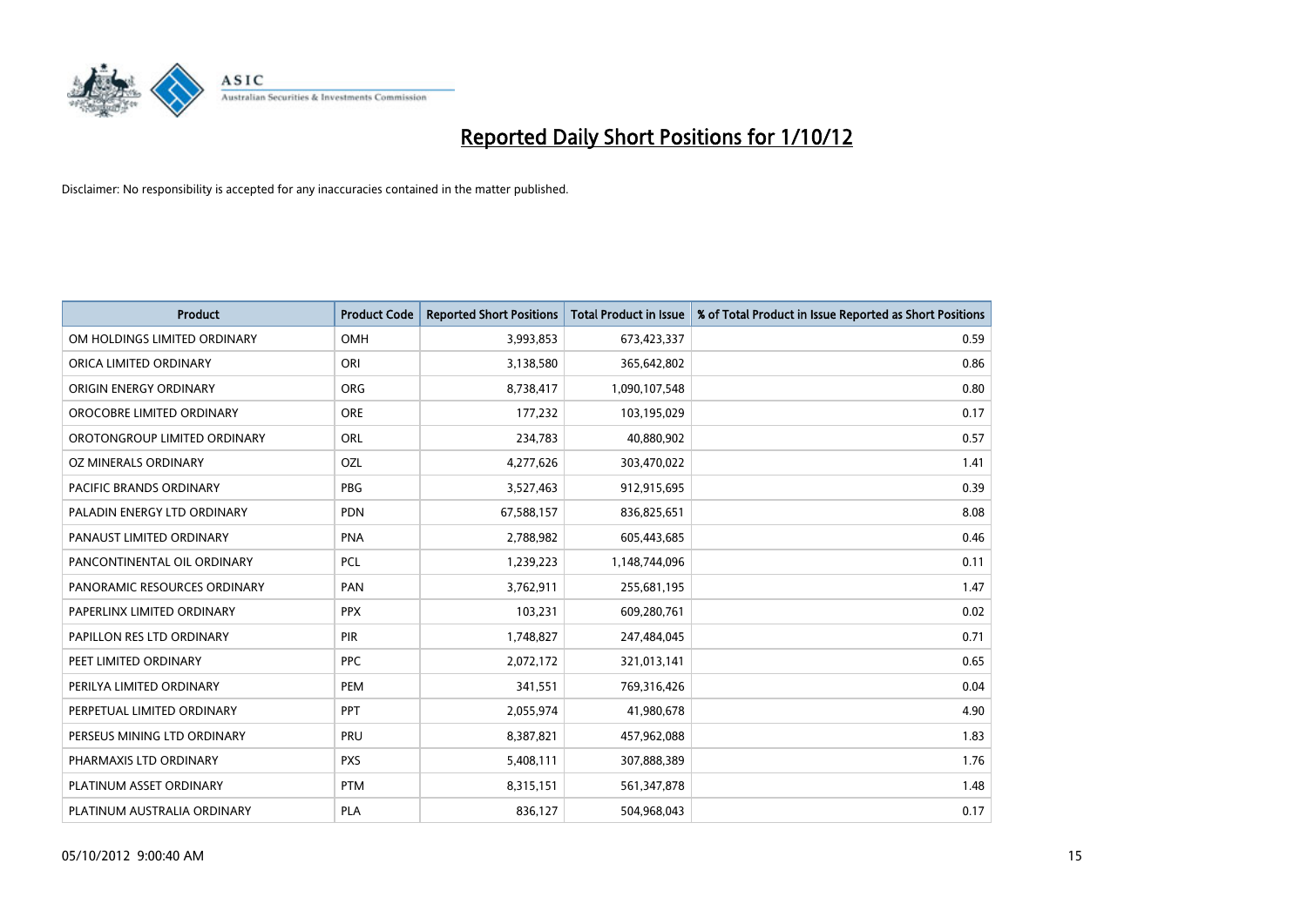

| <b>Product</b>                      | <b>Product Code</b> | <b>Reported Short Positions</b> | <b>Total Product in Issue</b> | % of Total Product in Issue Reported as Short Positions |
|-------------------------------------|---------------------|---------------------------------|-------------------------------|---------------------------------------------------------|
| PMI GOLD CORP CDI 1:1               | <b>PVM</b>          | 31,075                          | 73,075,149                    | 0.04                                                    |
| PMP LIMITED ORDINARY                | <b>PMP</b>          | 146,219                         | 323,781,124                   | 0.05                                                    |
| PREMIER INVESTMENTS ORDINARY        | <b>PMV</b>          | 527,164                         | 155,260,478                   | 0.34                                                    |
| PRIMA BIOMED LTD ORDINARY           | PRR                 | 4,889,126                       | 1,066,063,388                 | 0.46                                                    |
| PRIMARY HEALTH CARE ORDINARY        | <b>PRY</b>          | 21,244,478                      | 501,717,314                   | 4.23                                                    |
| PRIMEAG AUSTRALIA ORDINARY          | PAG                 | 80,771                          | 266,394,444                   | 0.03                                                    |
| PROGRAMMED ORDINARY                 | <b>PRG</b>          | 486,821                         | 118,175,280                   | 0.41                                                    |
| <b>QANTAS AIRWAYS ORDINARY</b>      | QAN                 | 22,590,998                      | 2,265,123,620                 | 1.00                                                    |
| <b>OBE INSURANCE GROUP ORDINARY</b> | <b>OBE</b>          | 55,388,214                      | 1,181,684,901                 | 4.69                                                    |
| OR NATIONAL LIMITED ORDINARY        | <b>ORN</b>          | 16,067,072                      | 2,440,000,000                 | 0.66                                                    |
| ORXPHARMA LTD ORDINARY              | <b>QRX</b>          | 96,662                          | 144,577,206                   | 0.07                                                    |
| <b>QUBE LOGISTICS HLDG ORDINARY</b> | QUB                 | 7,393,503                       | 921,407,185                   | 0.80                                                    |
| RAMELIUS RESOURCES ORDINARY         | <b>RMS</b>          | 889,695                         | 336,256,949                   | 0.26                                                    |
| RAMSAY HEALTH CARE ORDINARY         | <b>RHC</b>          | 2,276,168                       | 202,081,252                   | 1.13                                                    |
| <b>RCR TOMLINSON ORDINARY</b>       | <b>RCR</b>          | 179,525                         | 132,406,265                   | 0.14                                                    |
| <b>REA GROUP ORDINARY</b>           | <b>REA</b>          | 95,491                          | 131,714,699                   | 0.07                                                    |
| RECKON LIMITED ORDINARY             | <b>RKN</b>          | 569,742                         | 129,488,015                   | 0.44                                                    |
| RED 5 LIMITED ORDINARY              | <b>RED</b>          | 84,732                          | 135,488,008                   | 0.06                                                    |
| RED EMPEROR RESOURCE ORDINARY       | <b>RMP</b>          | 4,500                           | 266,234,221                   | 0.00                                                    |
| RED FORK ENERGY ORDINARY            | <b>RFE</b>          | 1,694,252                       | 384,951,719                   | 0.44                                                    |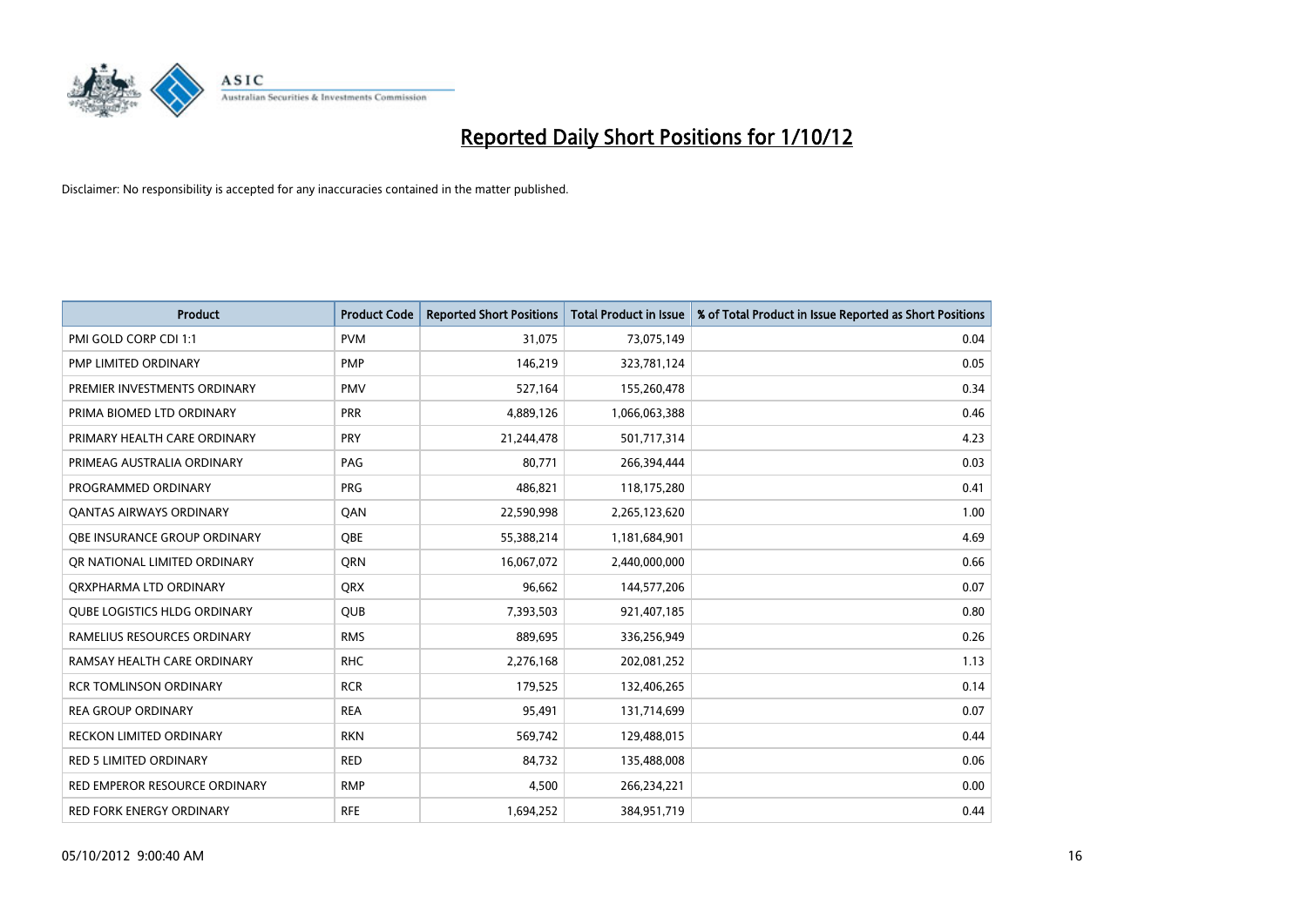

| <b>Product</b>                      | <b>Product Code</b> | <b>Reported Short Positions</b> | <b>Total Product in Issue</b> | % of Total Product in Issue Reported as Short Positions |
|-------------------------------------|---------------------|---------------------------------|-------------------------------|---------------------------------------------------------|
| REDBANK ENERGY LTD ORDINARY         | AEI                 | 13                              | 786,287                       | 0.00                                                    |
| REDFLEX HOLDINGS ORDINARY           | <b>RDF</b>          | 6                               | 110,345,599                   | 0.00                                                    |
| REECE AUSTRALIA LTD. ORDINARY       | <b>REH</b>          | 1,001                           | 99,600,000                    | 0.00                                                    |
| <b>REGIS RESOURCES ORDINARY</b>     | <b>RRL</b>          | 404,113                         | 454,111,268                   | 0.09                                                    |
| RESMED INC CDI 10:1                 | <b>RMD</b>          | 1,668,535                       | 1,556,242,300                 | 0.11                                                    |
| RESOLUTE MINING ORDINARY            | <b>RSG</b>          | 1,363,669                       | 628,704,290                   | 0.22                                                    |
| <b>RESOURCE GENERATION ORDINARY</b> | <b>RES</b>          | 173                             | 262,895,652                   | 0.00                                                    |
| REVERSE CORP LIMITED ORDINARY       | <b>REF</b>          | 100                             | 92,382,175                    | 0.00                                                    |
| REX MINERALS LIMITED ORDINARY       | <b>RXM</b>          | 570,517                         | 188,907,284                   | 0.30                                                    |
| <b>RHG LIMITED ORDINARY</b>         | <b>RHG</b>          | 30,691                          | 308,483,177                   | 0.01                                                    |
| RIALTO ENERGY ORDINARY              | <b>RIA</b>          | 41                              | 672,259,992                   | 0.00                                                    |
| <b>RIDLEY CORPORATION ORDINARY</b>  | <b>RIC</b>          | 5,032                           | 307,817,071                   | 0.00                                                    |
| RIO TINTO LIMITED ORDINARY          | <b>RIO</b>          | 14,819,514                      | 435,758,720                   | 3.40                                                    |
| ROC OIL COMPANY ORDINARY            | <b>ROC</b>          | 1,530,545                       | 683,235,552                   | 0.22                                                    |
| ROCKLANDS RICH. LTD ORDINARY        | <b>RCI</b>          | 7,010,000                       | 388,203,917                   | 1.81                                                    |
| <b>RURALCO HOLDINGS ORDINARY</b>    | <b>RHL</b>          | 12,000                          | 55,019,284                    | 0.02                                                    |
| SABRE RESOURCES ORDINARY            | <b>SBR</b>          | 185,000                         | 180,472,228                   | 0.10                                                    |
| SAI GLOBAL LIMITED ORDINARY         | SAI                 | 4,381,807                       | 206,548,346                   | 2.12                                                    |
| SALMAT LIMITED ORDINARY             | <b>SLM</b>          | 1,700,204                       | 159,802,174                   | 1.06                                                    |
| SAMSON OIL & GAS LTD ORDINARY       | <b>SSN</b>          | 2,662,775                       | 1,796,084,809                 | 0.15                                                    |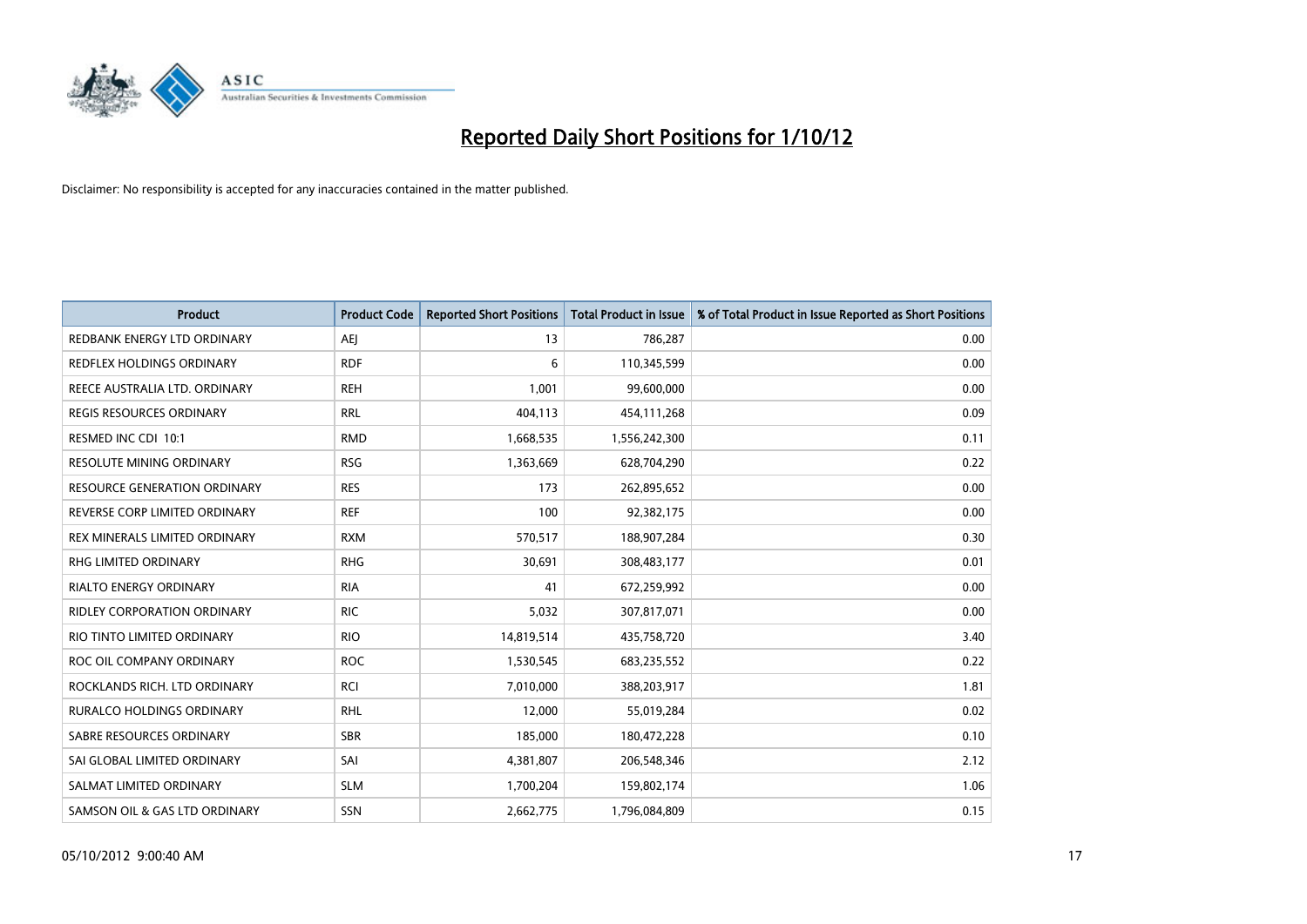

| <b>Product</b>                           | <b>Product Code</b> | <b>Reported Short Positions</b> | <b>Total Product in Issue</b> | % of Total Product in Issue Reported as Short Positions |
|------------------------------------------|---------------------|---------------------------------|-------------------------------|---------------------------------------------------------|
| SANDFIRE RESOURCES ORDINARY              | <b>SFR</b>          | 3,507,734                       | 152,686,801                   | 2.30                                                    |
| <b>SANTOS LTD ORDINARY</b>               | <b>STO</b>          | 4,834,629                       | 953,227,668                   | 0.51                                                    |
| SARACEN MINERAL ORDINARY                 | <b>SAR</b>          | 3,877,986                       | 594,815,640                   | 0.65                                                    |
| SEDGMAN LIMITED ORDINARY                 | <b>SDM</b>          | 104,225                         | 217,623,797                   | 0.05                                                    |
| SEEK LIMITED ORDINARY                    | <b>SEK</b>          | 8,788,699                       | 337,101,307                   | 2.61                                                    |
| SENEX ENERGY LIMITED ORDINARY            | SXY                 | 4,420,822                       | 1,139,734,837                 | 0.39                                                    |
| SERVCORP LIMITED ORDINARY                | SRV                 | 101                             | 98,440,807                    | 0.00                                                    |
| SERVICE STREAM ORDINARY                  | <b>SSM</b>          | 400                             | 283,418,867                   | 0.00                                                    |
| SEVEN GROUP HOLDINGS ORDINARY            | <b>SVW</b>          | 1,768,872                       | 307,410,281                   | 0.58                                                    |
| SEVEN WEST MEDIA LTD ORDINARY            | <b>SWM</b>          | 16,931,632                      | 999,160,872                   | 1.69                                                    |
| SIGMA PHARMACEUTICAL ORDINARY            | <b>SIP</b>          | 5,389,999                       | 1,186,303,520                 | 0.45                                                    |
| SILEX SYSTEMS ORDINARY                   | <b>SLX</b>          | 786,662                         | 170,143,997                   | 0.46                                                    |
| SILVER LAKE RESOURCE ORDINARY            | <b>SLR</b>          | 12,932,463                      | 225,493,476                   | 5.74                                                    |
| SIMS METAL MGMT LTD ORDINARY             | <b>SGM</b>          | 7,454,895                       | 204,600,255                   | 3.64                                                    |
| SINGAPORE TELECOMM. CHESS DEPOSITARY INT | <b>SGT</b>          | 9,877,380                       | 145, 123, 714                 | 6.81                                                    |
| SIRIUS RESOURCES NL ORDINARY             | <b>SIR</b>          | 803.853                         | 176,160,419                   | 0.46                                                    |
| SIRTEX MEDICAL ORDINARY                  | <b>SRX</b>          | 10,560                          | 55,768,136                    | 0.02                                                    |
| SKILLED GROUP LTD ORDINARY               | <b>SKE</b>          | 1,968,192                       | 233,487,276                   | 0.84                                                    |
| <b>SKY NETWORK ORDINARY</b>              | <b>SKT</b>          | 4,000                           | 389,139,785                   | 0.00                                                    |
| <b>SLATER &amp; GORDON ORDINARY</b>      | SGH                 | 1,001                           | 170,509,395                   | 0.00                                                    |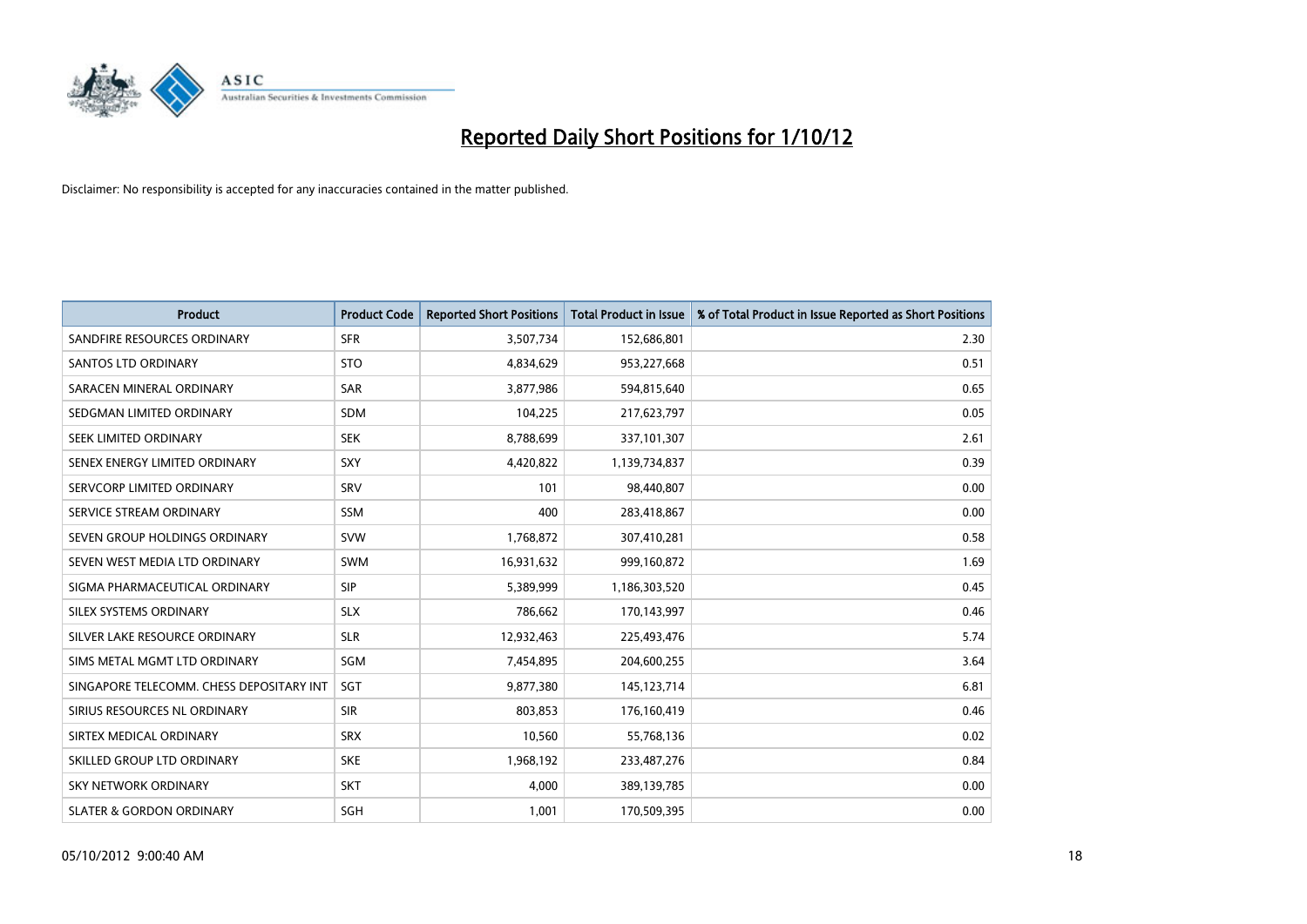

| <b>Product</b>                           | <b>Product Code</b> | <b>Reported Short Positions</b> | <b>Total Product in Issue</b> | % of Total Product in Issue Reported as Short Positions |
|------------------------------------------|---------------------|---------------------------------|-------------------------------|---------------------------------------------------------|
| SMS MANAGEMENT, ORDINARY                 | <b>SMX</b>          | 520,268                         | 68,900,456                    | 0.76                                                    |
| SONIC HEALTHCARE ORDINARY                | <b>SHL</b>          | 4,517,579                       | 392,649,875                   | 1.15                                                    |
| SOUL PATTINSON (W.H) ORDINARY            | SOL                 | 13,012                          | 239,395,320                   | 0.01                                                    |
| SOUTH BOULDER MINES ORDINARY             | <b>STB</b>          | 113,319                         | 126,732,826                   | 0.09                                                    |
| SP AUSNET STAPLED SECURITIES             | <b>SPN</b>          | 6,101,655                       | 3,339,620,165                 | 0.18                                                    |
| SPARK INFRASTRUCTURE STAPLED NOTE & UNIT | SKI                 | 38,899,987                      | 1,326,734,264                 | 2.93                                                    |
| SPECIALTY FASHION ORDINARY               | <b>SFH</b>          | 2,065,373                       | 192,236,121                   | 1.07                                                    |
| ST BARBARA LIMITED ORDINARY              | <b>SBM</b>          | 6,176,578                       | 488,074,077                   | 1.27                                                    |
| STANMORE COAL LTD ORDINARY               | <b>SMR</b>          | 32,870                          | 179,409,108                   | 0.02                                                    |
| STARPHARMA HOLDINGS ORDINARY             | SPL                 | 3,684,171                       | 283,515,060                   | 1.30                                                    |
| STHN CROSS MEDIA ORDINARY                | <b>SXL</b>          | 21,042,349                      | 704,858,525                   | 2.99                                                    |
| STOCKLAND UNITS/ORD STAPLED              | <b>SGP</b>          | 8,713,819                       | 2,203,157,963                 | 0.40                                                    |
| STRAITS RES LTD. ORDINARY                | SRO                 | 957,644                         | 456,529,474                   | 0.21                                                    |
| <b>STW COMMUNICATIONS ORDINARY</b>       | SGN                 | 105,439                         | 362,798,351                   | 0.03                                                    |
| SUNCORP GROUP LTD ORDINARY               | <b>SUN</b>          | 4,742,054                       | 1,286,600,980                 | 0.37                                                    |
| SUNDANCE ENERGY ORDINARY                 | <b>SEA</b>          | 207,561                         | 277,098,474                   | 0.07                                                    |
| SUNDANCE RESOURCES ORDINARY              | <b>SDL</b>          | 3,471,006                       | 3,049,577,034                 | 0.11                                                    |
| SUNLAND GROUP LTD ORDINARY               | <b>SDG</b>          | 18,391                          | 196,717,811                   | 0.01                                                    |
| SUPER RET REP LTD ORDINARY               | <b>SUL</b>          | 156,042                         | 196,382,811                   | 0.08                                                    |
| SYD AIRPORT STAPLED US PROHIBIT.         | <b>SYD</b>          | 13,956,041                      | 1,861,210,782                 | 0.75                                                    |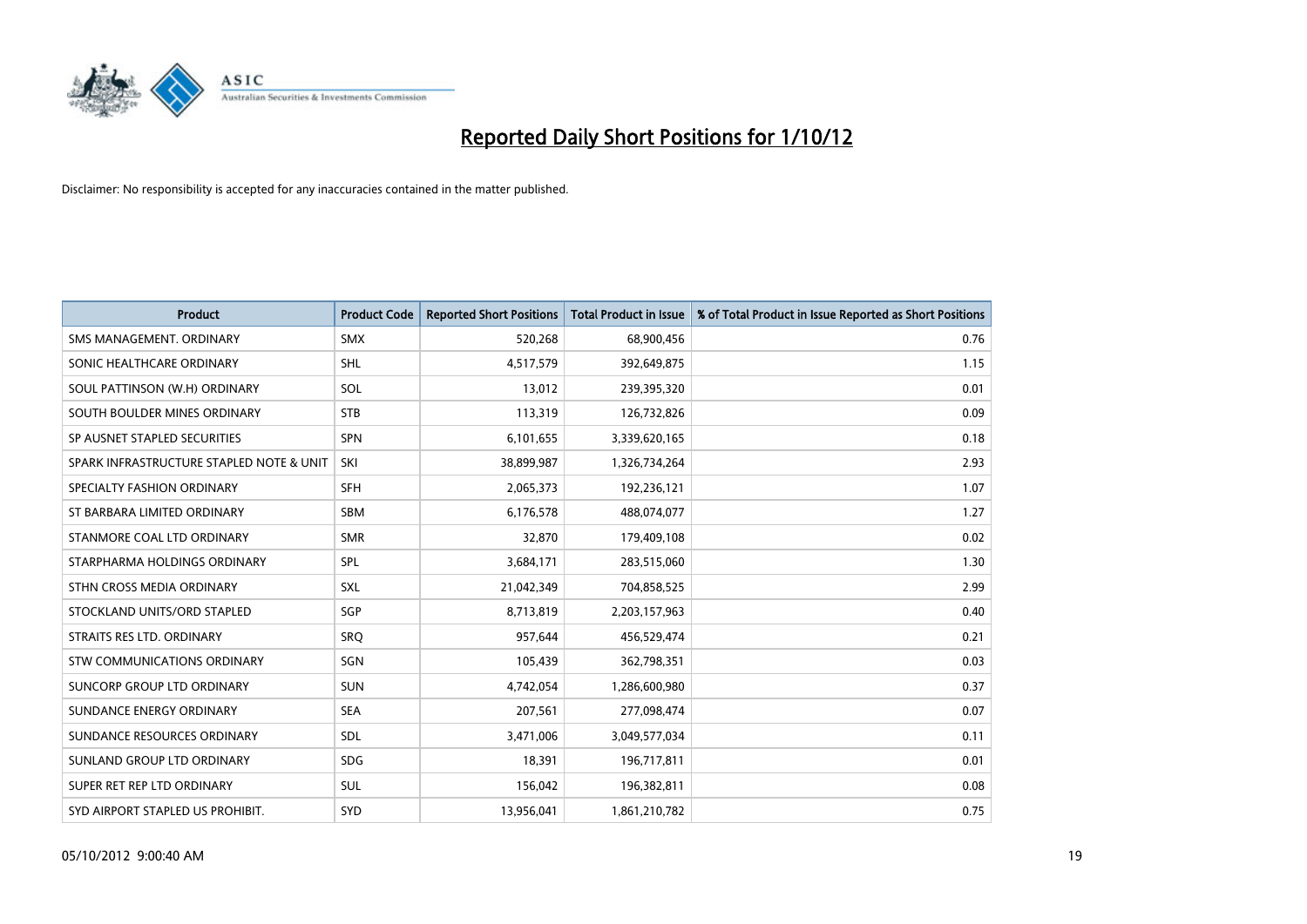

| <b>Product</b>                       | <b>Product Code</b> | <b>Reported Short Positions</b> | <b>Total Product in Issue</b> | % of Total Product in Issue Reported as Short Positions |
|--------------------------------------|---------------------|---------------------------------|-------------------------------|---------------------------------------------------------|
| SYRAH RESOURCES ORDINARY             | <b>SYR</b>          | 31,901                          | 126,723,021                   | 0.03                                                    |
| <b>TABCORP HOLDINGS LTD ORDINARY</b> | <b>TAH</b>          | 10,306,534                      | 734,015,737                   | 1.40                                                    |
| TANAMI GOLD NL ORDINARY              | <b>TAM</b>          | 348,510                         | 261,132,677                   | 0.13                                                    |
| TAP OIL LIMITED ORDINARY             | <b>TAP</b>          | 923,584                         | 241,295,311                   | 0.38                                                    |
| TASSAL GROUP LIMITED ORDINARY        | <b>TGR</b>          | 77,178                          | 146,304,404                   | 0.05                                                    |
| <b>TATTS GROUP LTD ORDINARY</b>      | <b>TTS</b>          | 7,075,970                       | 1,363,158,853                 | 0.52                                                    |
| TELECOM CORPORATION ORDINARY         | <b>TEL</b>          | 14,553,391                      | 1,857,845,292                 | 0.78                                                    |
| <b>TELSTRA CORPORATION, ORDINARY</b> | <b>TLS</b>          | 19,320,785                      | 12,443,074,357                | 0.16                                                    |
| TEN NETWORK HOLDINGS ORDINARY        | <b>TEN</b>          | 85,146,924                      | 1,437,204,873                 | 5.92                                                    |
| TERANGA GOLD CORP CDI 1:1            | <b>TGZ</b>          | 120,280                         | 162,538,320                   | 0.07                                                    |
| TEXON PETROLEUM LTD ORDINARY         | <b>TXN</b>          | 65,515                          | 245,039,848                   | 0.03                                                    |
| <b>TFS CORPORATION LTD ORDINARY</b>  | <b>TFC</b>          |                                 | 279,621,829                   | 0.00                                                    |
| THE REJECT SHOP ORDINARY             | <b>TRS</b>          | 2,311,947                       | 26,092,220                    | 8.86                                                    |
| THORN GROUP LIMITED ORDINARY         | <b>TGA</b>          | 136,760                         | 146,374,703                   | 0.09                                                    |
| <b>TIGER RESOURCES ORDINARY</b>      | <b>TGS</b>          | 1,660,343                       | 673,470,269                   | 0.25                                                    |
| TOLL HOLDINGS LTD ORDINARY           | <b>TOL</b>          | 20,201,580                      | 717,133,875                   | 2.82                                                    |
| TOX FREE SOLUTIONS ORDINARY          | <b>TOX</b>          | 56,510                          | 115,311,608                   | 0.05                                                    |
| TPG TELECOM LIMITED ORDINARY         | <b>TPM</b>          | 3,962,994                       | 793,808,141                   | 0.50                                                    |
| <b>TRADE ME GROUP ORDINARY</b>       | <b>TME</b>          | 167,629                         | 395,745,510                   | 0.04                                                    |
| <b>TRANSFIELD SERVICES ORDINARY</b>  | <b>TSE</b>          | 7,050,384                       | 517,878,468                   | 1.36                                                    |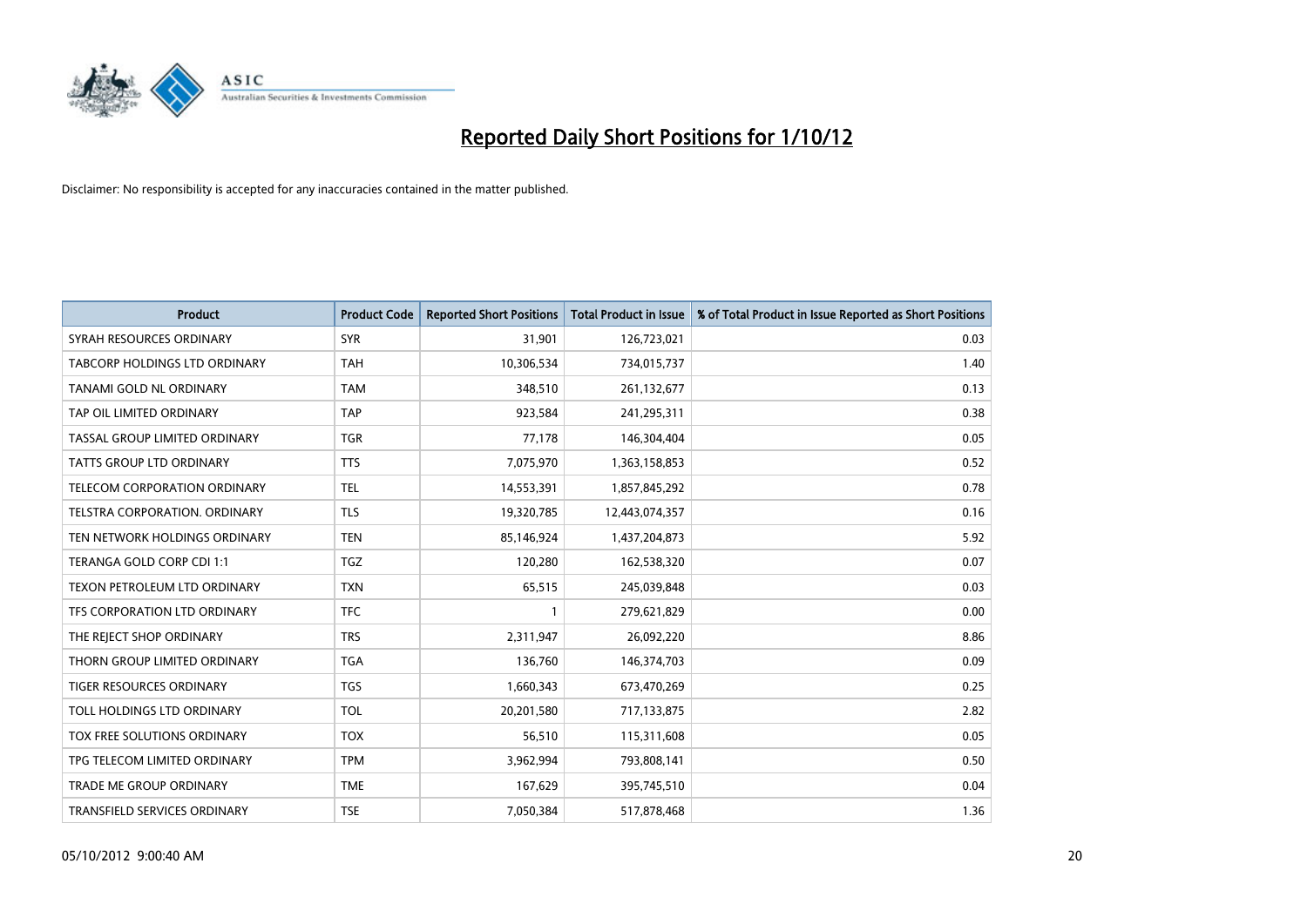

| <b>Product</b>                         | <b>Product Code</b> | <b>Reported Short Positions</b> | <b>Total Product in Issue</b> | % of Total Product in Issue Reported as Short Positions |
|----------------------------------------|---------------------|---------------------------------|-------------------------------|---------------------------------------------------------|
| TRANSPACIFIC INDUST, ORDINARY          | <b>TPI</b>          | 4,164,578                       | 1,578,528,702                 | 0.26                                                    |
| TRANSURBAN GROUP TRIPLE STAPLED SEC.   | <b>TCL</b>          | 9,531,898                       | 1,461,665,097                 | 0.65                                                    |
| TREASURY WINE ESTATE ORDINARY          | <b>TWE</b>          | 11,997,531                      | 647, 227, 144                 | 1.85                                                    |
| TROY RESOURCES LTD ORDINARY            | <b>TRY</b>          | 272,675                         | 90,558,649                    | 0.30                                                    |
| UGL LIMITED ORDINARY                   | UGL                 | 6,032,952                       | 166,315,038                   | 3.63                                                    |
| UNILIFE CORPORATION CDI 6:1            | <b>UNS</b>          | 186,313                         | 253,416,456                   | 0.07                                                    |
| UXC LIMITED ORDINARY                   | <b>UXC</b>          | 1,453,447                       | 307,459,623                   | 0.47                                                    |
| <b>VENTURE MINERALS ORDINARY</b>       | <b>VMS</b>          | 135,674                         | 275,787,870                   | 0.05                                                    |
| VILLAGE ROADSHOW LTD ORDINARY          | <b>VRL</b>          | 3,000                           | 153,256,423                   | 0.00                                                    |
| <b>VIRGIN AUS HLDG LTD ORDINARY</b>    | <b>VAH</b>          | 20,662,092                      | 2,210,197,600                 | 0.93                                                    |
| VITERRA INC CDI 1:1                    | <b>VTA</b>          | 10                              | 68,629,939                    | 0.00                                                    |
| <b>VOCUS COMMS LTD ORDINARY</b>        | <b>VOC</b>          | 42,026                          | 74,776,058                    | 0.06                                                    |
| <b>WATPAC LIMITED ORDINARY</b>         | <b>WTP</b>          | 8,927                           | 184,332,526                   | 0.00                                                    |
| <b>WDS LIMITED ORDINARY</b>            | <b>WDS</b>          | 7                               | 144,740,614                   | 0.00                                                    |
| WEBIET LIMITED ORDINARY                | <b>WEB</b>          | 633                             | 71,065,929                    | 0.00                                                    |
| <b>WESFARMERS LIMITED ORDINARY</b>     | <b>WES</b>          | 29,723,484                      | 1,006,582,930                 | 2.95                                                    |
| WESFARMERS LIMITED PARTIALLY PROTECTED | <b>WESN</b>         | 1,529,274                       | 150,555,880                   | 1.02                                                    |
| WESTERN AREAS NL ORDINARY              | <b>WSA</b>          | 11,894,403                      | 179,735,899                   | 6.62                                                    |
| WESTERN DESERT RES. ORDINARY           | <b>WDR</b>          | 187,058                         | 321,171,029                   | 0.06                                                    |
| WESTFIELD GROUP ORD/UNIT STAPLED SEC   | <b>WDC</b>          | 4,415,828                       | 2,252,921,141                 | 0.20                                                    |